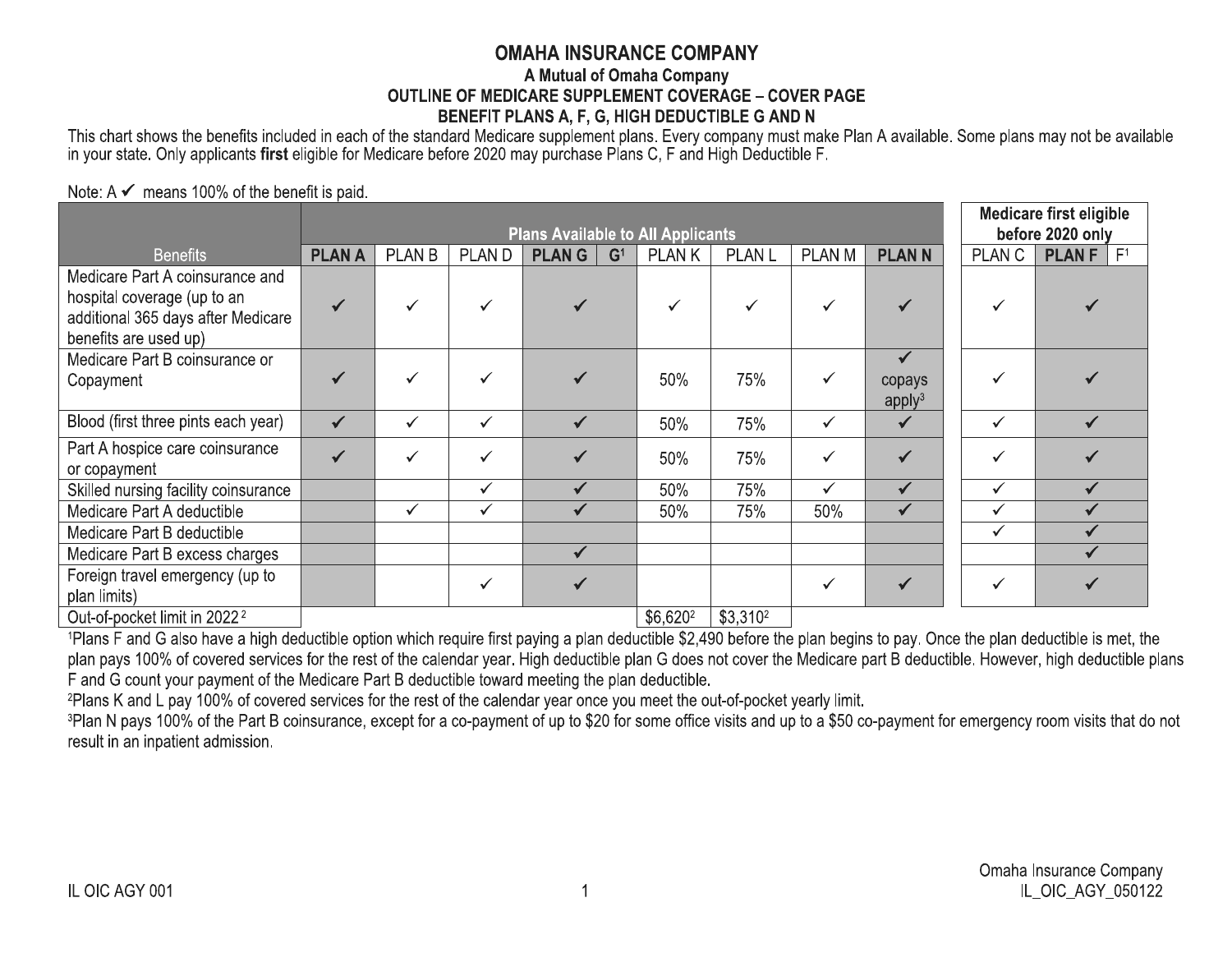### **MONTHLY NON-TOBACCO PREMIUMS\*** ZIP CODES: 609-620, 622-628

|               |               | <b>FEMALE</b> |                    |               |                 | <b>MALE</b>   |               |               |                    |               |
|---------------|---------------|---------------|--------------------|---------------|-----------------|---------------|---------------|---------------|--------------------|---------------|
| <b>Plan A</b> | <b>Plan F</b> | <b>Plan G</b> | <b>Plan High G</b> | <b>Plan N</b> | <b>Attained</b> | <b>Plan A</b> | <b>Plan F</b> | <b>Plan G</b> | <b>Plan High G</b> | <b>Plan N</b> |
| <b>NM20</b>   | <b>NM23</b>   | <b>NM24</b>   | <b>NM36</b>        | <b>NM35</b>   | Age             | <b>NM20</b>   | <b>NM23</b>   | <b>NM24</b>   | <b>NM36</b>        | <b>NM35</b>   |
| 272.31        | 339.59        | 282.04        | 98.61              | 217.20        | <b>Thru 64</b>  | 307.71        | 383.74        | 318.70        | 111.43             | 245.44        |
| 108.47        | 135.26        | 111.08        | 41.05              | 79.28         | 65              | 122.56        | 152.85        | 125.53        | 46.39              | 89.58         |
| 108.47        | 135.26        | 111.08        | 41.05              | 79.28         | 66              | 122.56        | 152.85        | 125.53        | 46.39              | 89.58         |
| 108.47        | 135.26        | 111.08        | 41.05              | 79.28         | 67              | 122.56        | 152.85        | 125.53        | 46.39              | 89.58         |
| 110.46        | 137.76        | 113.20        | 42.63              | 82.53         | 68              | 124.82        | 155.66        | 127.91        | 48.17              | 93.26         |
| 112.46        | 140.25        | 115.31        | 44.20              | 85.79         | 69              | 127.09        | 158.48        | 130.30        | 49.95              | 96.94         |
| 114.47        | 142.74        | 117.42        | 45.77              | 89.05         | 70              | 129.35        | 161.30        | 132.69        | 51.72              | 100.63        |
| 118.35        | 147.58        | 121.56        | 47.34              | 92.53         | 71              | 133.73        | 166.76        | 137.37        | 53.49              | 104.56        |
| 122.22        | 152.41        | 125.70        | 48.92              | 96.00         | 72              | 138.11        | 172.23        | 142.05        | 55.28              | 108.48        |
| 126.09        | 157.25        | 129.85        | 50.67              | 99.48         | 73              | 142.49        | 177.69        | 146.73        | 57.26              | 112.41        |
| 129.97        | 162.09        | 133.99        | 52.42              | 102.95        | 74              | 146.87        | 183.15        | 151.41        | 59.23              | 116.33        |
| 133.85        | 166.91        | 138.14        | 54.18              | 106.43        | 75              | 151.26        | 188.62        | 156.10        | 61.22              | 120.27        |
| 139.21        | 173.59        | 143.90        | 55.93              | 110.99        | 76              | 157.30        | 196.16        | 162.60        | 63.20              | 125.42        |
| 144.56        | 180.27        | 149.65        | 57.68              | 115.55        | 77              | 163.35        | 203.70        | 169.10        | 65.18              | 130.57        |
| 149.91        | 186.95        | 155.41        | 59.50              | 120.11        | 78              | 169.40        | 211.25        | 175.60        | 67.24              | 135.72        |
| 155.26        | 193.62        | 161.16        | 61.30              | 124.67        | 79              | 175.45        | 218.79        | 182.12        | 69.27              | 140.88        |
| 160.62        | 200.30        | 166.91        | 63.11              | 129.23        | 80              | 181.50        | 226.34        | 188.62        | 71.31              | 146.03        |
| 165.61        | 206.52        | 172.21        | 64.92              | 133.14        | 81              | 187.13        | 233.37        | 194.60        | 73.36              | 150.45        |
| 170.59        | 212.74        | 177.51        | 66.74              | 137.05        | 82              | 192.77        | 240.39        | 200.59        | 75.41              | 154.87        |
| 175.58        | 218.95        | 182.80        | 68.40              | 140.96        | 83              | 198.40        | 247.41        | 206.57        | 77.29              | 159.29        |
| 180.56        | 225.17        | 188.10        | 70.06              | 144.87        | 84              | 204.03        | 254.44        | 212.55        | 79.17              | 163.70        |
| 185.54        | 231.38        | 193.39        | 71.73              | 148.78        | 85              | 209.67        | 261.47        | 218.54        | 81.06              | 168.12        |
| 191.74        | 239.11        | 199.73        | 73.39              | 153.67        | 86              | 216.67        | 270.20        | 225.69        | 82.93              | 173.65        |
| 197.94        | 246.84        | 206.06        | 75.06              | 158.55        | 87              | 223.67        | 278.93        | 232.84        | 84.82              | 179.17        |
| 204.13        | 254.57        | 212.39        | 76.78              | 163.44        | 88              | 230.68        | 287.66        | 239.99        | 86.76              | 184.69        |
| 210.33        | 262.30        | 218.71        | 78.55              | 168.33        | 89              | 237.68        | 296.40        | 247.15        | 88.76              | 190.21        |
| 216.53        | 270.02        | 225.06        | 80.36              | 173.21        | 90              | 244.68        | 305.13        | 254.31        | 90.81              | 195.74        |
| 222.73        | 277.76        | 231.38        | 82.20              | 178.10        | 91              | 251.68        | 313.86        | 261.47        | 92.89              | 201.26        |
| 228.93        | 285.49        | 237.71        | 84.10              | 182.99        | 92              | 258.69        | 322.60        | 268.62        | 95.03              | 206.78        |
| 235.13        | 293.22        | 244.04        | 86.03              | 187.87        | 93              | 265.69        | 331.33        | 275.77        | 97.22              | 212.30        |
| 241.32        | 300.95        | 250.38        | 88.00              | 192.77        | 94              | 272.70        | 340.06        | 282.93        | 99.44              | 217.82        |
| 247.52        | 308.67        | 256.71        | 90.03              | 197.65        | 95              | 279.70        | 348.80        | 290.08        | 101.73             | 223.34        |
| 253.72        | 316.40        | 263.04        | 92.11              | 202.54        | 96              | 286.70        | 357.53        | 297.23        | 104.09             | 228.87        |
| 259.92        | 324.13        | 269.37        | 94.22              | 207.43        | 97              | 293.71        | 366.27        | 304.39        | 106.47             | 234.39        |
| 266.11        | 331.86        | 275.71        | 96.39              | 212.32        | 98              | 300.71        | 375.00        | 311.54        | 108.92             | 239.92        |
| 272.31        | 339.59        | 282.04        | 98.61              | 217.20        | $99+$           | 307.71        | 383.74        | 318.70        | 111.43             | 245.44        |

To obtain annual, semiannual, and quarterly premiums, multiply the above-quoted premium Discount rating.<br>To obtain annual, semiannual, and quarterly premiums, multiply the above-quoted premiums by 12, 6, and 3, respectivel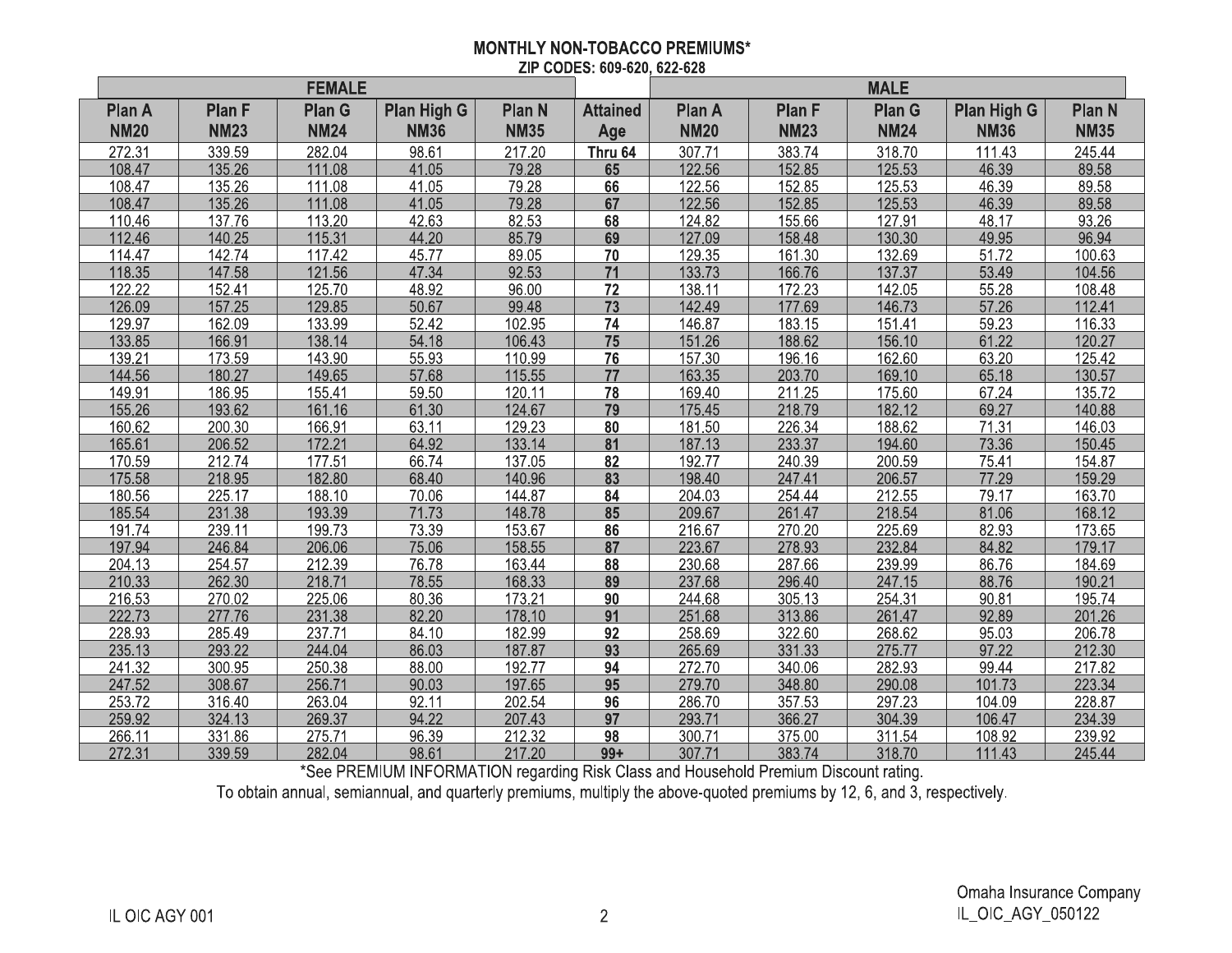## **MONTHLY TOBACCO PREMIUMS\*** ZIP CODES: 609-620, 622-628

|                              |                              | <b>FEMALE</b>                |                                   |                              |                        | <b>MALE</b>                  |                              |                              |                                   |                              |
|------------------------------|------------------------------|------------------------------|-----------------------------------|------------------------------|------------------------|------------------------------|------------------------------|------------------------------|-----------------------------------|------------------------------|
| <b>Plan A</b><br><b>NM20</b> | <b>Plan F</b><br><b>NM23</b> | <b>Plan G</b><br><b>NM24</b> | <b>Plan High G</b><br><b>NM36</b> | <b>Plan N</b><br><b>NM35</b> | <b>Attained</b><br>Age | <b>Plan A</b><br><b>NM20</b> | <b>Plan F</b><br><b>NM23</b> | <b>Plan G</b><br><b>NM24</b> | <b>Plan High G</b><br><b>NM36</b> | <b>Plan N</b><br><b>NM35</b> |
| 313.00                       | 390.33                       | 324.18                       | 113.35                            | 249.66                       | Thru 64                | 353.69                       | 441.08                       | 366.32                       | 128.08                            | 282.11                       |
| 124.67                       | 155.47                       | 127.68                       | 47.18                             | 91.13                        | 65                     | 140.88                       | 175.69                       | 144.29                       | 53.32                             | 102.97                       |
| 124.67                       | 155.47                       | 127.68                       | 47.18                             | 91.13                        | 66                     | 140.88                       | 175.69                       | 144.29                       | 53.32                             | 102.97                       |
| 124.67                       | 155.47                       | 127.68                       | 47.18                             | 91.13                        | 67                     | 140.88                       | 175.69                       | 144.29                       | 53.32                             | 102.97                       |
| 126.97                       | 158.34                       | 130.11                       | 49.00                             | 94.87                        | 68                     | 143.48                       | 178.92                       | 147.03                       | 55.37                             | 107.20                       |
| 129.27                       | 161.20                       | 132.54                       | 50.81                             | 98.61                        | 69                     | 146.08                       | 182.16                       | 149.77                       | 57.41                             | 111.43                       |
| 131.57                       | 164.07                       | 134.96                       | 52.61                             | 102.36                       | 70                     | 148.67                       | 185.40                       | 152.51                       | 59.45                             | 115.66                       |
| 136.03                       | 169.63                       | 139.73                       | 54.42                             | 106.35                       | 71                     | 153.71                       | 191.68                       | 157.89                       | 61.48                             | 120.18                       |
| 140.48                       | 175.19                       | 144.48                       | 56.23                             | 110.35                       | 72                     | 158.74                       | 197.96                       | 163.27                       | 63.54                             | 124.69                       |
| 144.94                       | 180.74                       | 149.25                       | 58.25                             | 114.34                       | 73                     | 163.78                       | 204.25                       | 168.66                       | 65.81                             | 129.21                       |
| 149.40                       | 186.30                       | 154.01                       | 60.25                             | 118.33                       | 74                     | 168.81                       | 210.52                       | 174.04                       | 68.09                             | 133.72                       |
| 153.85                       | 191.86                       | 158.78                       | 62.28                             | 122.33                       | 75                     | 173.86                       | 216.81                       | 179.42                       | 70.37                             | 138.24                       |
| 160.01                       | 199.53                       | 165.40                       | 64.29                             | 127.58                       | 76                     | 180.80                       | 225.47                       | 186.89                       | 72.64                             | 144.16                       |
| 166.16                       | 207.21                       | 172.01                       | 66.30                             | 132.82                       | 77                     | 187.76                       | 234.14                       | 194.37                       | 74.92                             | 150.09                       |
| 172.32                       | 214.88                       | 178.63                       | 68.39                             | 138.06                       | 78                     | 194.72                       | 242.82                       | 201.84                       | 77.29                             | 156.01                       |
| 178.47                       | 222.56                       | 185.25                       | 70.46                             | 143.30                       | 79                     | 201.66                       | 251.49                       | 209.33                       | 79.62                             | 161.93                       |
| 184.62                       | 230.23                       | 191.86                       | 72.54                             | 148.54                       | 80                     | 208.62                       | 260.16                       | 216.81                       | 81.97                             | 167.85                       |
| 190.36                       | 237.38                       | 197.94                       | 74.62                             | 153.04                       | $\overline{81}$        | 215.09                       | 268.24                       | 223.68                       | 84.32                             | 172.93                       |
| 196.08                       | 244.52                       | 204.03                       | 76.71                             | 157.53                       | 82                     | 221.57                       | 276.31                       | 230.56                       | 86.68                             | 178.01                       |
| 201.81                       | 251.67                       | 210.12                       | 78.62                             | 162.02                       | 83                     | 228.04                       | 284.38                       | 237.43                       | 88.84                             | 183.09                       |
| 207.54                       | 258.82                       | 216.20                       | 80.53                             | 166.52                       | 84                     | 234.52                       | 292.46                       | 244.31                       | 91.00                             | 188.17                       |
| 213.27                       | 265.96                       | 222.29                       | 82.45                             | 171.01                       | 85                     | 241.00                       | 300.54                       | 251.19                       | 93.17                             | 193.24                       |
| 220.39                       | 274.84                       | 229.58                       | 84.35                             | 176.63                       | 86                     | 249.04                       | 310.58                       | 259.42                       | 95.33                             | 199.60                       |
| 227.52                       | 283.73                       | 236.85                       | 86.27                             | 182.25                       | 87                     | 257.10                       | 320.61                       | 267.63                       | 97.49                             | 205.94                       |
| 234.64                       | 292.61                       | 244.12                       | 88.26                             | 187.86                       | 88                     | 265.15                       | 330.65                       | 275.86                       | 99.73                             | 212.29                       |
| 241.76                       | 301.49                       | 251.40                       | 90.29                             | 193.48                       | 89                     | 273.20                       | 340.69                       | 284.08                       | 102.02                            | 218.64                       |
| 248.89                       | 310.37                       | 258.69                       | 92.37                             | 199.10                       | 90                     | 281.24                       | 350.72                       | 292.31                       | 104.38                            | 224.98                       |
| 256.01                       | 319.27                       | 265.96                       | 94.48                             | 204.71                       | 91                     | 289.29                       | 360.76                       | 300.54                       | 106.76                            | 231.33                       |
| 263.14                       | 328.15                       | 273.23                       | 96.67                             | 210.33                       | 92                     | 297.34                       | 370.80                       | 308.76                       | 109.23                            | 237.68                       |
| 270.26                       | 337.04                       | 280.51                       | 98.88                             | 215.95                       | 93                     | 305.39                       | 380.84                       | 316.98                       | 111.74                            | 244.02                       |
| 277.38                       | 345.92                       | 287.80                       | 101.15                            | 221.57                       | 94                     | 313.45                       | 390.88                       | 325.20                       | 114.30                            | 250.37                       |
| 284.51                       | 354.80                       | 295.07                       | 103.48                            | 227.19                       | 95                     | 321.49                       | 400.92                       | 333.43                       | 116.93                            | 256.72                       |
| 291.63                       | 363.68                       | 302.34                       | 105.87                            | 232.81                       | 96                     | 329.54                       | 410.96                       | 341.65                       | 119.64                            | 263.06                       |
| 298.76                       | 372.57                       | 309.62                       | 108.30                            | 238.42                       | 97                     | 337.59                       | 421.00                       | 349.87                       | 122.38                            | 269.41                       |
| 305.88                       | 381.45                       | 316.91                       | 110.79                            | 244.04                       | 98                     | 345.65                       | 431.03                       | 358.09                       | 125.20                            | 275.77                       |
| 313.00                       | 390.33                       | 324.18                       | 113.35                            | 249.66                       | $99+$                  | 353.69                       | 441.08                       | 366.32                       | 128.08                            | 282.11                       |

See PREMIUM INFORMATION regarding Risk Class and Household Premium Discount rating.<br>To obtain annual, semiannual, and quarterly premiums, multiply the above-quoted premiums by 12, 6, and 3, respectively.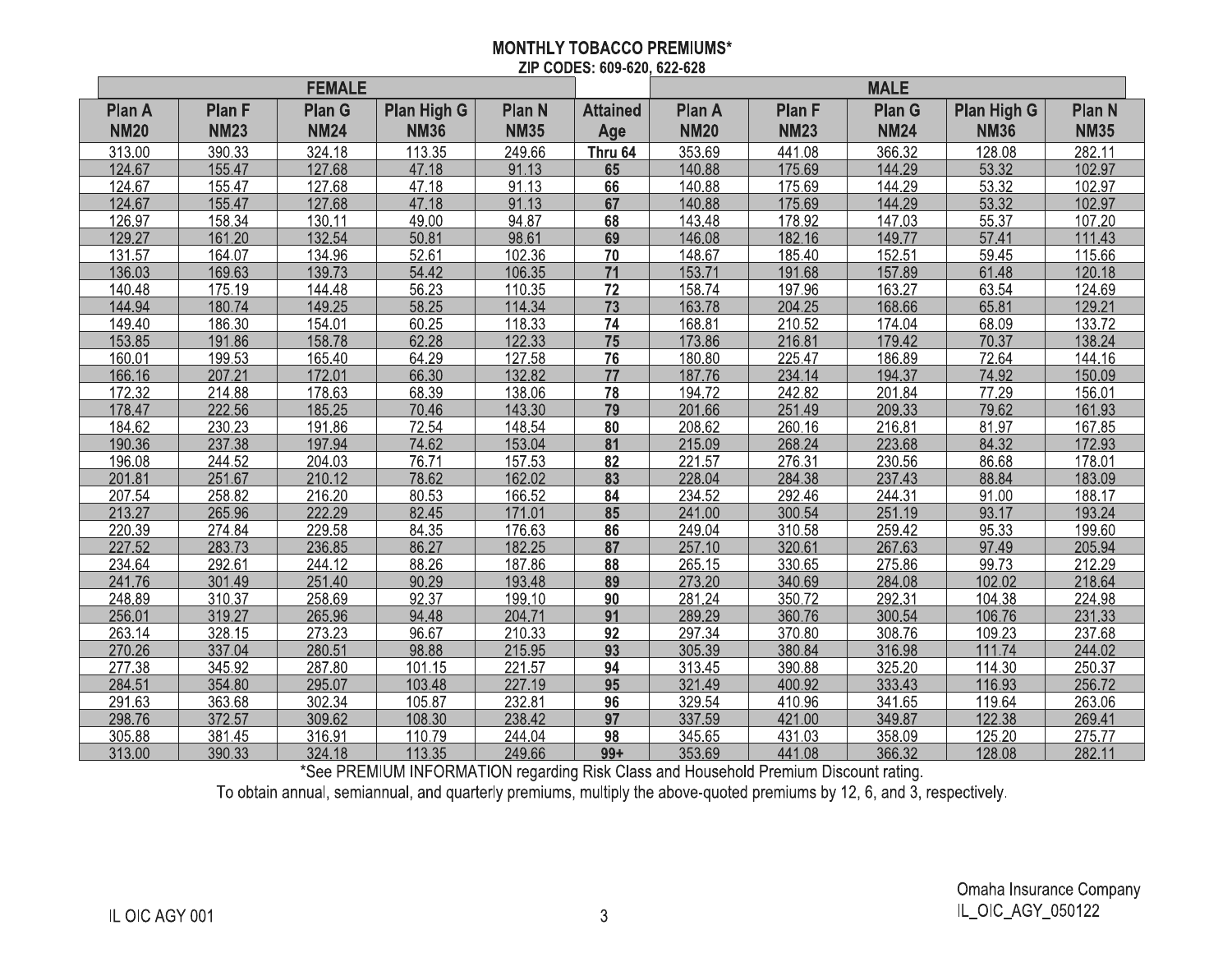## **MONTHLY NON-TOBACCO PREMIUMS\*** ZIP CODES: 600-608, 629

|                              |                              | <b>FEMALE</b>                |                                   |                              |                        | <b>MALE</b>                  |                              |                              |                                   |                              |
|------------------------------|------------------------------|------------------------------|-----------------------------------|------------------------------|------------------------|------------------------------|------------------------------|------------------------------|-----------------------------------|------------------------------|
| <b>Plan A</b><br><b>NM20</b> | <b>Plan F</b><br><b>NM23</b> | <b>Plan G</b><br><b>NM24</b> | <b>Plan High G</b><br><b>NM36</b> | <b>Plan N</b><br><b>NM35</b> | <b>Attained</b><br>Age | <b>Plan A</b><br><b>NM20</b> | <b>Plan F</b><br><b>NM23</b> | <b>Plan G</b><br><b>NM24</b> | <b>Plan High G</b><br><b>NM36</b> | <b>Plan N</b><br><b>NM35</b> |
| 302.20                       | 376.86                       | 312.99                       | 109.44                            | 241.04                       | Thru 64                | 341.48                       | 425.86                       | 353.68                       | 123.66                            | 272.38                       |
| 120.37                       | 150.11                       | 123.28                       | 45.56                             | 87.98                        | 65                     | 136.01                       | 169.62                       | 139.31                       | 51.48                             | 99.41                        |
| 120.37                       | 150.11                       | 123.28                       | 45.56                             | 87.98                        | 66                     | 136.01                       | 169.62                       | 139.31                       | 51.48                             | 99.41                        |
| 120.37                       | 150.11                       | 123.28                       | 45.56                             | 87.98                        | 67                     | 136.01                       | 169.62                       | 139.31                       | 51.48                             | 99.41                        |
| 122.59                       | 152.88                       | 125.62                       | 47.31                             | 91.59                        | 68                     | 138.52                       | 172.75                       | 141.95                       | 53.46                             | 103.50                       |
| 124.80                       | 155.64                       | 127.96                       | 49.05                             | 95.21                        | 69                     | 141.03                       | 175.88                       | 144.60                       | 55.43                             | 107.58                       |
| 127.03                       | 158.41                       | 130.31                       | 50.80                             | 98.83                        | 70                     | 143.54                       | 179.00                       | 147.25                       | 57.40                             | 111.67                       |
| 131.34                       | 163.78                       | 134.91                       | 52.54                             | 102.68                       | 71                     | 148.40                       | 185.07                       | 152.44                       | 59.36                             | 116.03                       |
| 135.63                       | 169.14                       | 139.50                       | 54.29                             | 106.54                       | 72                     | 153.27                       | 191.13                       | 157.64                       | 61.35                             | 120.39                       |
| 139.93                       | 174.51                       | 144.10                       | 56.24                             | 110.39                       | 73                     | 158.13                       | 197.20                       | 162.84                       | 63.54                             | 124.75                       |
| 144.24                       | 179.87                       | 148.70                       | 58.17                             | 114.25                       | 74                     | 162.99                       | 203.25                       | 168.03                       | 65.74                             | 129.10                       |
| 148.54                       | 185.23                       | 153.30                       | 60.13                             | 118.11                       | 75                     | 167.86                       | 209.33                       | 173.23                       | 67.94                             | 133.46                       |
| 154.48                       | 192.64                       | 159.69                       | 62.07                             | 123.17                       | 76                     | 174.56                       | 217.69                       | 180.44                       | 70.14                             | 139.18                       |
| 160.42                       | 200.05                       | 166.08                       | 64.01                             | 128.23                       | 77                     | 181.28                       | 226.06                       | 187.67                       | 72.33                             | 144.91                       |
| 166.37                       | 207.47                       | 172.46                       | 66.03                             | 133.29                       | 78                     | 188.00                       | 234.44                       | 194.88                       | 74.62                             | 150.62                       |
| 172.31                       | 214.88                       | 178.85                       | 68.03                             | 138.36                       | 79                     | 194.70                       | 242.81                       | 202.11                       | 76.87                             | 156.35                       |
| 178.25                       | 222.29                       | 185.23                       | 70.03                             | 143.42                       | 80                     | 201.42                       | 251.18                       | 209.33                       | 79.14                             | 162.06                       |
| 183.79                       | 229.19                       | 191.11                       | 72.05                             | 147.76                       | $\overline{81}$        | 207.67                       | 258.98                       | 215.96                       | 81.41                             | 166.96                       |
| 189.31                       | 236.09                       | 196.99                       | 74.06                             | 152.09                       | 82                     | 213.93                       | 266.77                       | 222.60                       | 83.69                             | 171.87                       |
| 194.85                       | 242.98                       | 202.87                       | 75.91                             | 156.43                       | 83                     | 220.17                       | 274.57                       | 229.24                       | 85.77                             | 176.77                       |
| 200.38                       | 249.88                       | 208.74                       | 77.75                             | 160.77                       | 84                     | 226.43                       | 282.37                       | 235.88                       | 87.86                             | 181.67                       |
| 205.91                       | 256.78                       | 214.61                       | 79.61                             | 165.11                       | 85                     | 232.68                       | 290.17                       | 242.52                       | 89.95                             | 186.57                       |
| 212.79                       | 265.35                       | 221.65                       | 81.44                             | 170.53                       | 86                     | 240.45                       | 299.86                       | 250.46                       | 92.04                             | 192.71                       |
| 219.67                       | 273.94                       | 228.67                       | 83.29                             | 175.96                       | 87                     | 248.22                       | 309.55                       | 258.40                       | 94.13                             | 198.84                       |
| 226.54                       | 282.51                       | 235.70                       | 85.21                             | 181.38                       | 88                     | 256.00                       | 319.24                       | 266.34                       | 96.29                             | 204.96                       |
| 233.42                       | 291.09                       | 242.72                       | 87.17                             | 186.80                       | 89                     | 263.77                       | 328.94                       | 274.28                       | 98.50                             | 211.09                       |
| 240.30                       | 299.66                       | 249.76                       | 89.18                             | 192.23                       | 90                     | 271.54                       | 338.62                       | 282.23                       | 100.78                            | 217.22                       |
| 247.18                       | 308.25                       | 256.78                       | 91.22                             | 197.65                       | 91                     | 279.30                       | 348.31                       | 290.17                       | 103.08                            | 223.35                       |
| 254.06                       | 316.82                       | 263.80                       | 93.33                             | 203.07                       | 92                     | 287.08                       | 358.01                       | 298.10                       | 105.46                            | 229.47                       |
| 260.94                       | 325.41                       | 270.82                       | 95.47                             | 208.49                       | 93                     | 294.85                       | 367.70                       | 306.04                       | 107.89                            | 235.60                       |
| 267.81                       | 333.98                       | 277.86                       | 97.66                             | 213.93                       | 94                     | 302.63                       | 377.39                       | 313.98                       | 110.36                            | 241.73                       |
| 274.69                       | 342.55                       | 284.89                       | 99.91                             | 219.35                       | 95                     | 310.39                       | 387.09                       | 321.92                       | 112.90                            | 247.86                       |
| 281.57                       | 351.13                       | 291.91                       | 102.22                            | 224.77                       | 96                     | 318.17                       | 396.78                       | 329.85                       | 115.51                            | 253.99                       |
| 288.45                       | 359.71                       | 298.93                       | 104.56                            | 230.20                       | $\overline{97}$        | 325.94                       | 406.47                       | 337.80                       | 118.15                            | 260.11                       |
| 295.32                       | 368.28                       | 305.97                       | 106.97                            | 235.62                       | 98                     | 333.72                       | 416.16                       | 345.74                       | 120.88                            | 266.25                       |
| 302.20                       | 376.86                       | 312.99                       | 109.44                            | 241.04                       | $99+$                  | 341.48                       | 425.86                       | 353.68                       | 123.66                            | 272.38                       |

selection of the process of the same three conditions and the condition of the section of the seeding.<br>To obtain annual, semiannual, and quarterly premiums, multiply the above-quoted premiums by 12, 6, and 3, respectively.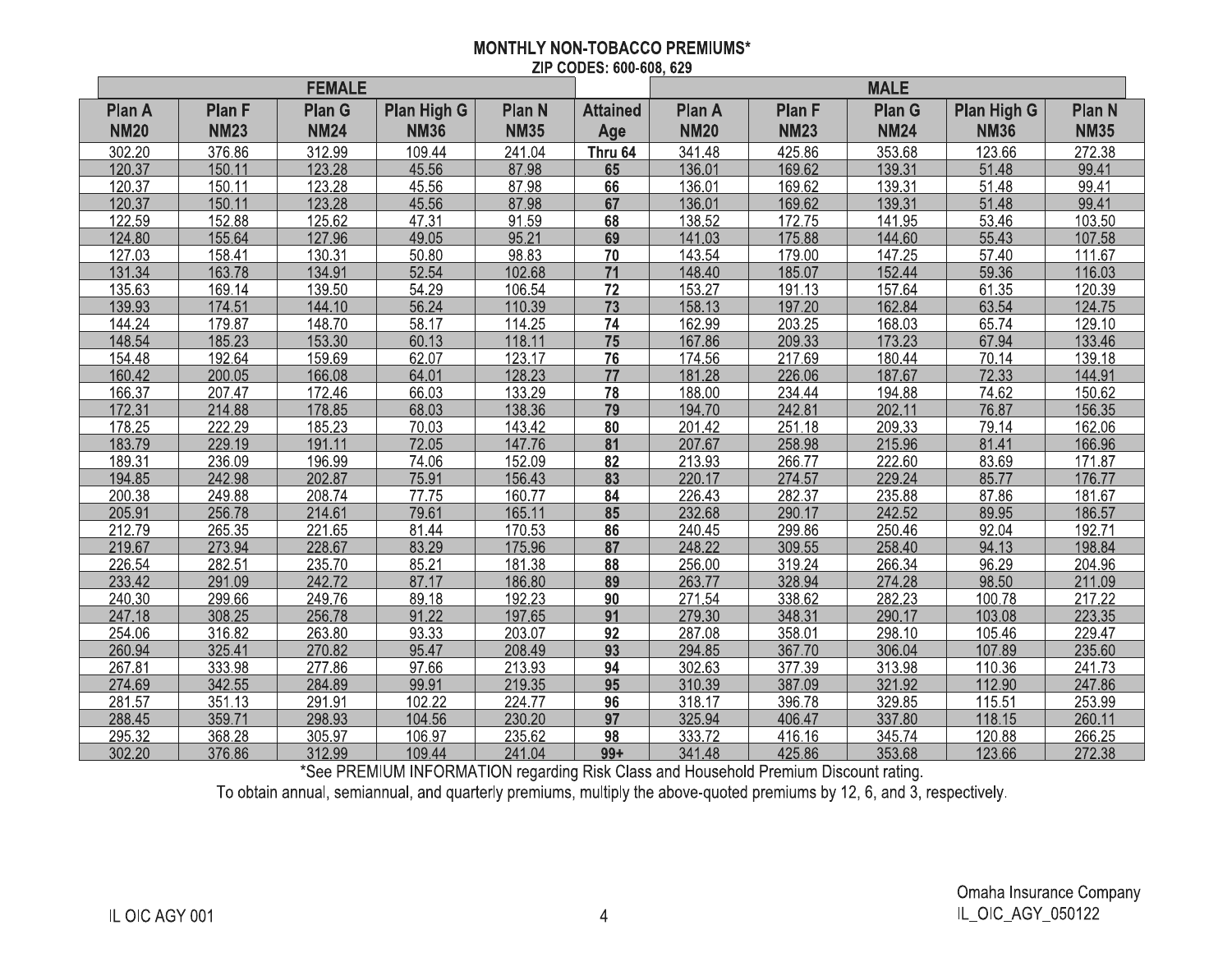## **MONTHLY TOBACCO PREMIUMS\*** ZIP CODES: 600-608, 629

|                              |                              | <b>FEMALE</b>                |                                   |                              |                        | <b>MALE</b>                  |                              |                              |                                   |                              |
|------------------------------|------------------------------|------------------------------|-----------------------------------|------------------------------|------------------------|------------------------------|------------------------------|------------------------------|-----------------------------------|------------------------------|
| <b>Plan A</b><br><b>NM20</b> | <b>Plan F</b><br><b>NM23</b> | <b>Plan G</b><br><b>NM24</b> | <b>Plan High G</b><br><b>NM36</b> | <b>Plan N</b><br><b>NM35</b> | <b>Attained</b><br>Age | <b>Plan A</b><br><b>NM20</b> | <b>Plan F</b><br><b>NM23</b> | <b>Plan G</b><br><b>NM24</b> | <b>Plan High G</b><br><b>NM36</b> | <b>Plan N</b><br><b>NM35</b> |
|                              |                              |                              |                                   |                              |                        |                              |                              |                              |                                   |                              |
| 347.36                       | 433.17                       | 359.76                       | 125.79                            | 277.06                       | Thru 64                | 392.51<br>156.34             | 489.49                       | 406.52                       | 142.13                            | 313.08                       |
| 138.36                       | 172.54                       | 141.70                       | 52.36                             | 101.13                       | 65                     |                              | 194.97                       | 160.12                       | 59.17                             | 114.27                       |
| 138.36                       | 172.54                       | 141.70                       | 52.36                             | 101.13                       | 66<br>67               | 156.34                       | 194.97                       | 160.12                       | 59.17<br>59.17                    | 114.27                       |
| 138.36                       | 172.54                       | 141.70                       | 52.36                             | 101.13                       |                        | 156.34                       | 194.97                       | 160.12                       |                                   | 114.27                       |
| 140.90<br>143.45             | 175.72<br>178.90             | 144.39<br>147.08             | 54.38<br>56.38                    | 105.28<br>109.44             | 68<br>69               | 159.22<br>162.11             | 198.56<br>202.16             | 163.16<br>166.20             | 61.44<br>63.71                    | 118.96<br>123.66             |
|                              |                              | 149.78                       |                                   |                              |                        | 164.99                       |                              |                              |                                   |                              |
| 146.01                       | 182.08                       |                              | 58.39                             | 113.60                       | 70                     |                              | 205.75                       | 169.25                       | 65.98                             | 128.36                       |
| 150.96                       | 188.25                       | 155.06                       | 60.39                             | 118.03                       | 71                     | 170.58                       | 212.72                       | 175.22                       | 68.23                             | 133.37                       |
| 155.90                       | 194.41                       | 160.34                       | 62.40                             | 122.46                       | 72                     | 176.17                       | 219.69                       | 181.19                       | 70.52                             | 138.38                       |
| 160.84                       | 200.58                       | 165.63                       | 64.64                             | 126.89                       | 73                     | 181.75                       | 226.66                       | 187.17                       | 73.04                             | 143.39                       |
| 165.79                       | 206.75                       | 170.92                       | 66.87                             | 131.32                       | 74                     | 187.34                       | 233.62                       | 193.14                       | 75.56                             | 148.39                       |
| 170.73                       | 212.91                       | 176.20                       | 69.11                             | 135.75                       | 75                     | 192.94                       | 240.60                       | 199.12                       | 78.10                             | 153.41                       |
| 177.57                       | 221.43                       | 183.56                       | 71.34                             | 141.58                       | 76                     | 200.65                       | 250.21                       | 207.41                       | 80.62                             | 159.98                       |
| 184.39                       | 229.95                       | 190.89                       | 73.57                             | 147.39                       | 77                     | 208.36                       | 259.84                       | 215.71                       | 83.14                             | 166.56                       |
| 191.23                       | 238.47                       | 198.23                       | 75.89                             | 153.21                       | 78                     | 216.09                       | 269.47                       | 224.00                       | 85.77                             | 173.13                       |
| 198.05                       | 246.98                       | 205.58                       | 78.20                             | 159.03                       | 79                     | 223.80                       | 279.09                       | 232.31                       | 88.36                             | 179.71                       |
| 204.89                       | 255.50                       | 212.91                       | 80.50                             | 164.85                       | 80                     | 231.51                       | 288.72                       | 240.60                       | 90.96                             | 186.28                       |
| 211.25                       | 263.44                       | 219.67                       | 82.81                             | 169.83                       | $\overline{81}$        | 238.70                       | 297.68                       | 248.23                       | 93.58                             | 191.91                       |
| 217.60                       | 271.36                       | 226.43                       | 85.13                             | 174.82                       | 82                     | 245.89                       | 306.63                       | 255.87                       | 96.20                             | 197.55                       |
| 223.96                       | 279.29                       | 233.18                       | 87.25                             | 179.81                       | 83                     | 253.07                       | 315.60                       | 263.49                       | 98.59                             | 203.19                       |
| 230.32                       | 287.22                       | 239.93                       | 89.37                             | 184.79                       | 84                     | 260.26                       | 324.56                       | 271.13                       | 100.98                            | 208.82                       |
| 236.67                       | 295.15                       | 246.68                       | 91.50                             | 189.78                       | 85                     | 267.45                       | 333.52                       | 278.76                       | 103.39                            | 214.45                       |
| 244.58                       | 305.01                       | 254.77                       | 93.61                             | 196.01                       | 86                     | 276.38                       | 344.66                       | 287.89                       | 105.79                            | 221.50                       |
| 252.49                       | 314.87                       | 262.84                       | 95.74                             | 202.25                       | 87                     | 285.31                       | 355.80                       | 297.01                       | 108.19                            | 228.55                       |
| 260.39                       | 324.72                       | 270.92                       | 97.94                             | 208.48                       | 88                     | 294.25                       | 366.94                       | 306.13                       | 110.67                            | 235.59                       |
| 268.30                       | 334.58                       | 278.99                       | 100.20                            | 214.71                       | 89                     | 303.19                       | 378.09                       | 315.26                       | 113.22                            | 242.63                       |
| 276.20                       | 344.44                       | 287.08                       | 102.50                            | 220.95                       | 90                     | 312.11                       | 389.22                       | 324.40                       | 115.83                            | 249.68                       |
| 284.11                       | 354.31                       | 295.15                       | 104.85                            | 227.18                       | 91                     | 321.04                       | 400.35                       | 333.52                       | 118.48                            | 256.72                       |
| 292.02                       | 364.16                       | 303.22                       | 107.28                            | 233.42                       | 92                     | 329.98                       | 411.50                       | 342.64                       | 121.22                            | 263.76                       |
| 299.93                       | 374.03                       | 311.29                       | 109.74                            | 239.65                       | 93                     | 338.91                       | 422.64                       | 351.77                       | 124.01                            | 270.81                       |
| 307.83                       | 383.88                       | 319.38                       | 112.25                            | 245.89                       | 94                     | 347.85                       | 433.78                       | 360.90                       | 126.85                            | 277.85                       |
| 315.73                       | 393.74                       | 327.45                       | 114.84                            | 252.13                       | 95                     | 356.78                       | 444.93                       | 370.02                       | 129.77                            | 284.89                       |
| 323.64                       | 403.59                       | 335.53                       | 117.49                            | 258.36                       | 96                     | 365.71                       | 456.07                       | 379.14                       | 132.77                            | 291.94                       |
| 331.55                       | 413.46                       | 343.60                       | 120.18                            | 264.59                       | $\overline{97}$        | 374.65                       | 467.20                       | 388.27                       | 135.81                            | 298.98                       |
| 339.45                       | 423.31                       | 351.69                       | 122.95                            | 270.83                       | 98                     | 383.58                       | 478.34                       | 397.40                       | 138.94                            | 306.03                       |
| 347.36                       | 433.17                       | 359.76                       | 125.79                            | 277.06                       | $99+$                  | 392.51                       | 489.49                       | 406.52                       | 142.13                            | 313.08                       |

section of the process of the section of the section of the section of the section of the section of the section of the section of the section of the section of the section of the section of the section of the section of t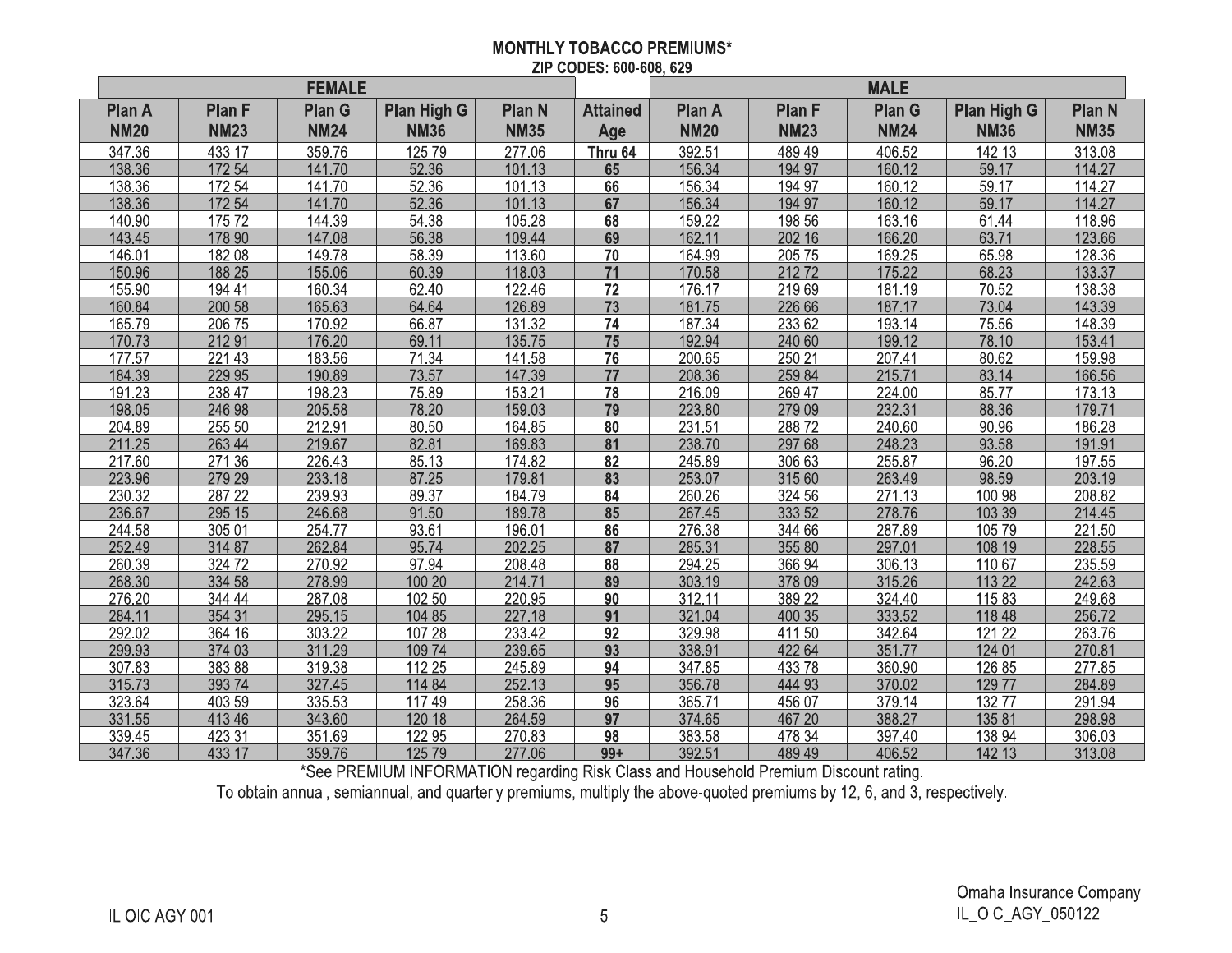## **Disclosures**

Use this outline to compare benefits and premiums among policies.

## **Premium Information**

The premium for your policy will change. Because the premium rate is based on your attained age, the premium will increase each year as you age. This annual premium change will occur on the first policy renewal date which coincides with or follows the policy anniversary date.

A premium change for any other reason can occur on any policy renewal date. However, we cannot make such a change unless we make the same change to all policies using this form issued in the same state to persons of the same classification.

## **Risk Class Rating**

If, according to our underwriting standards, you are overweight or underweight for your height, you will be considered to be a greater insurable risk. In such a case, your premium will be priced either as Class I – 10% or Class II – 20% higher than the rates illustrated, based on your Body Mass Index (BMI) reading. Risk class rating will not be applicable when you apply for coverage during an open enrollment or guaranteed issue period.

## **Household Premium Discount**

You are eligible for a household premium discount if: (a) you reside with your spouse (including civil union/domestic partner) of any age or (b) for the past year you have resided with at least one, but not more than three, other adults who are age 60 or older. The discounted premium will be priced 12% lower than the rates illustrated. The policy's household premium discount will be removed if the other adult or spouse no longer resides with you (other than in the case of his or her death).

## **Read Your Policy Very Carefully**

This is only an outline describing your policy's most important features. The policy is your insurance contract. You must read the policy itself to understand all of the rights and duties of both you and your insurance company.

## **Right to Return Policy**

If you find that you are not satisfied with your policy, you may return it to 3300 Mutual of Omaha Plaza, Omaha, NE 68175. If you send the policy back to us within 30 days after you receive it, we will treat the policy as if it had never been issued and return all of your payments.

## **Policy Replacement**

If you are replacing another health insurance policy, do NOT cancel it until you have actually received your new policy and are sure you want to keep it.

## **Notice**

The policy may not fully cover all of your medical costs. Neither we nor our agents are connected with Medicare. This outline of coverage does not give all the details of Medicare Coverage. Contact your local Social Security office or consult "Medicare & You" for more details.

## **Complete Answers Are Very Important**

When you fill out the application for the new policy, be sure to answer truthfully and completely all questions about your medical and health history. The company may cancel your policy and refuse to pay any claims if you leave out or falsify important medical information. Review the application carefully before you sign it. Be certain that all information has been properly recorded.

## **Exclusions**

Exclusions apply to your coverage. Please be sure to review the exclusions in your policy. This policy does not cover Part A benefits for benefit periods that begin while this policy is not in force, and other exclusions apply.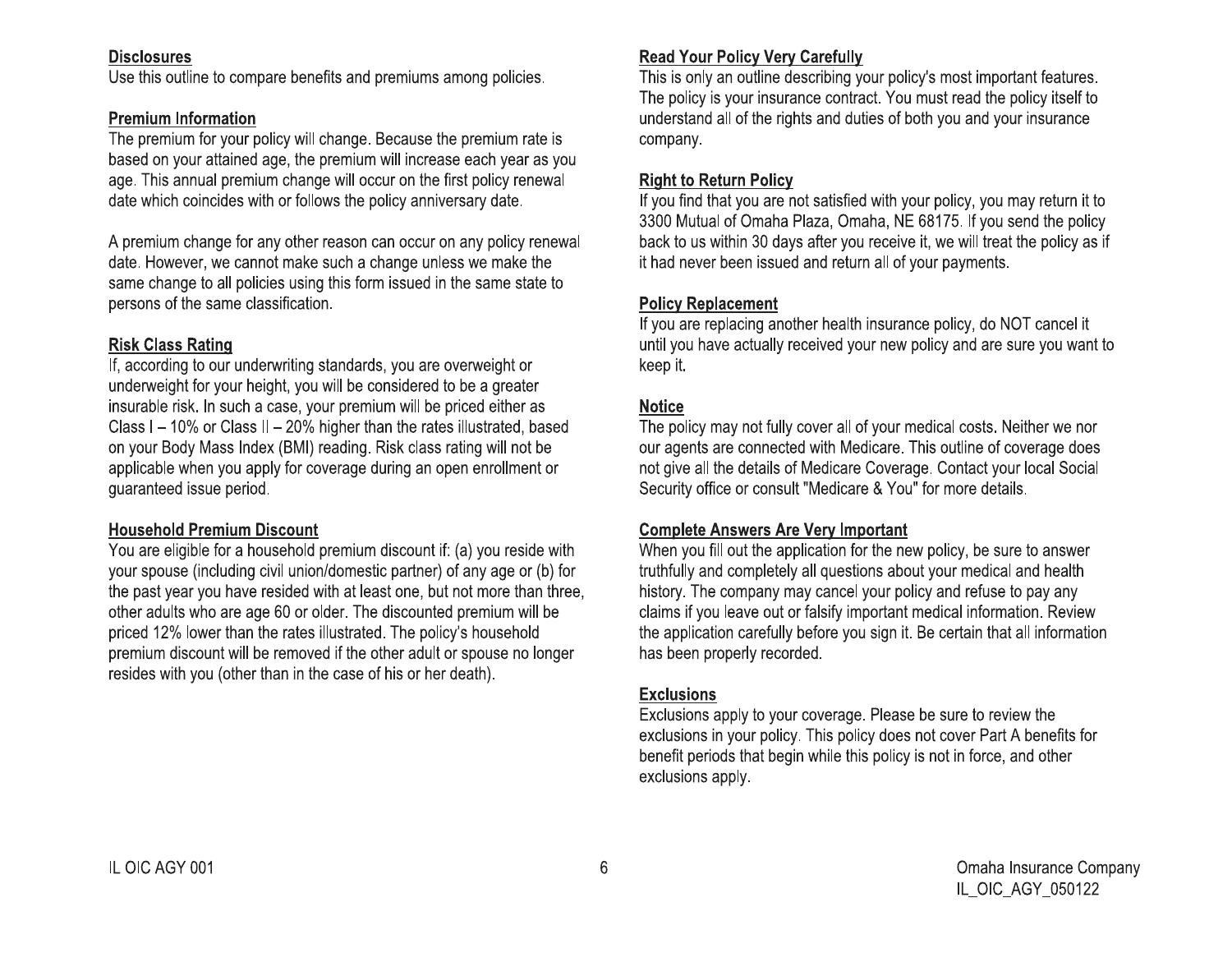## **PLANA** MEDICARE (PART A) - HOSPITAL SERVICES - PER BENEFIT PERIOD

\*A benefit period begins on the first day you receive service as an inpatient in a hospital and ends after you have been out of the hospital and have not received skilled care<br>in any other facility for 60 days in a row.

| <b>SERVICES</b>                                                                                                                                                                                                                     | <b>MEDICARE PAYS</b>                 | <b>PLAN A PAYS</b>                 | YOU PAY                     |
|-------------------------------------------------------------------------------------------------------------------------------------------------------------------------------------------------------------------------------------|--------------------------------------|------------------------------------|-----------------------------|
| <b>HOSPITALIZATION*</b>                                                                                                                                                                                                             |                                      |                                    |                             |
| Semiprivate room and board, general nursing and                                                                                                                                                                                     |                                      |                                    |                             |
| miscellaneous services and supplies                                                                                                                                                                                                 |                                      |                                    |                             |
| First 60 days                                                                                                                                                                                                                       | All but \$1,556                      | \$0                                | \$1,556 (Part A deductible) |
| 61 <sup>st</sup> through 90 <sup>th</sup> day                                                                                                                                                                                       | All but \$389 a day                  | \$389 a day                        | \$0                         |
| 91 <sup>st</sup> day and after:                                                                                                                                                                                                     |                                      |                                    |                             |
| While using 60 lifetime reserve days                                                                                                                                                                                                | All but \$778 a day                  | \$778 a day                        | \$0                         |
| Once lifetime reserve days are used:                                                                                                                                                                                                |                                      |                                    |                             |
| Additional 365 days                                                                                                                                                                                                                 | \$0                                  | 100% of Medicare-eligible expenses | $$0**$                      |
| Beyond the additional 365 days                                                                                                                                                                                                      | \$0                                  | \$0                                | All costs                   |
| <b>SKILLED NURSING FACILITY CARE*</b><br>You must meet Medicare's requirements, including<br>having been in a hospital for at least 3 days and<br>entered a Medicare-approved facility within 30 days<br>after leaving the hospital |                                      |                                    |                             |
| First 20 days                                                                                                                                                                                                                       | All approved amounts                 | \$0                                | \$0                         |
| 21 <sup>st</sup> through 100 <sup>th</sup> day                                                                                                                                                                                      | All but \$194.50 a day               | \$0                                | Up to \$194.50 a day        |
| 101 <sup>st</sup> day and after                                                                                                                                                                                                     | \$0                                  | \$0                                | All costs                   |
| <b>BLOOD</b>                                                                                                                                                                                                                        |                                      |                                    |                             |
| First 3 pints                                                                                                                                                                                                                       | \$0                                  | 3 pints                            | \$0                         |
| Additional amounts                                                                                                                                                                                                                  | 100%                                 | \$0                                | \$0                         |
| <b>HOSPICE CARE</b>                                                                                                                                                                                                                 | All but very limited                 | Medicare copayment/coinsurance     | $\overline{30}$             |
| You must meet Medicare's requirements, including a                                                                                                                                                                                  | copayment/coinsurance for outpatient |                                    |                             |
| doctor's certification of terminal illness                                                                                                                                                                                          | drugs and inpatient respite care     |                                    |                             |

and additional 365 days as provided in the policy's "Core Benefits". During this time the place of Medicare and will pay whatever amount Medicare would have paid up to<br>an additional 365 days as provided in the policy's "Co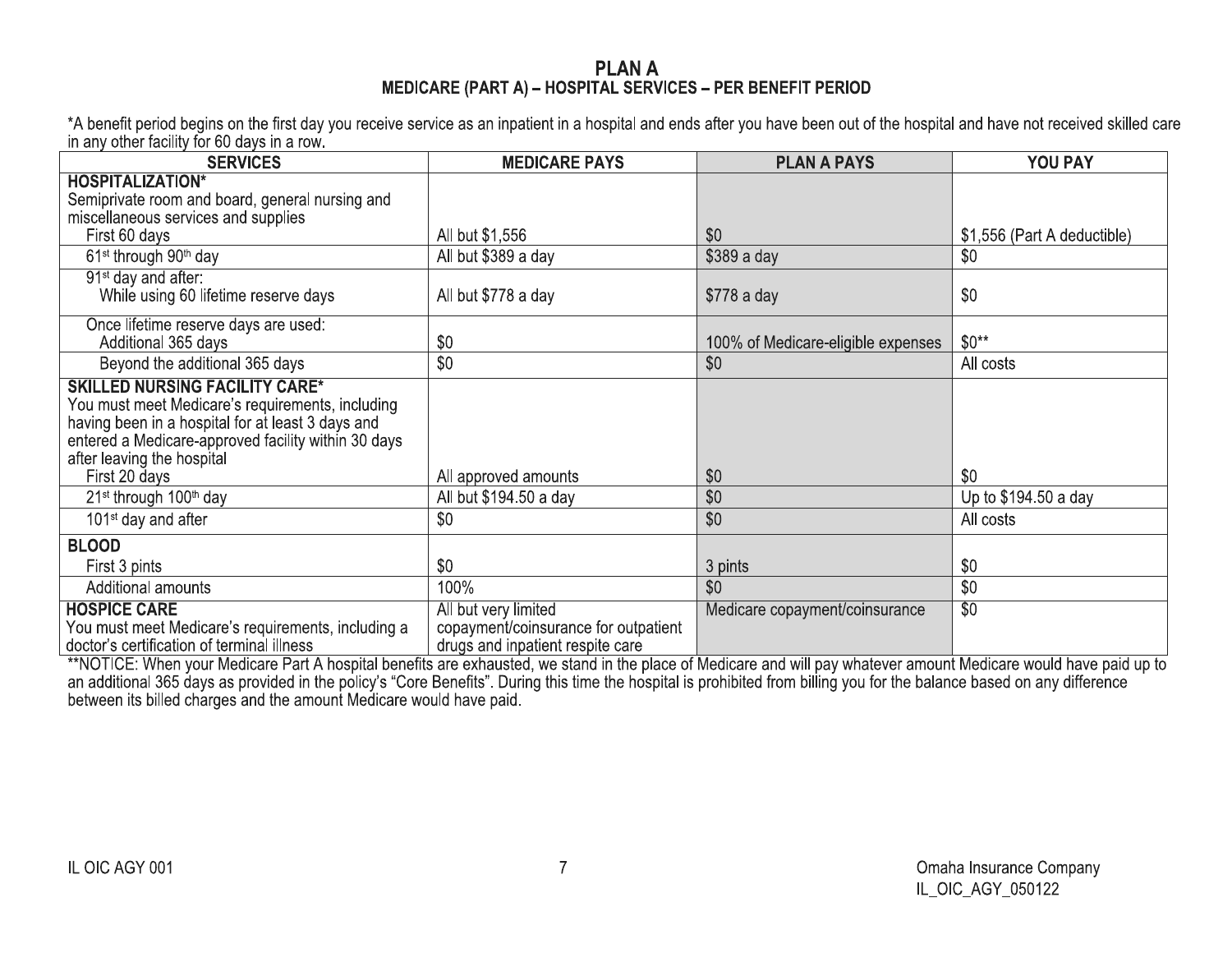## **PLANA** MEDICARE (PART B) - MEDICAL SERVICES - PER CALENDAR YEAR

\*Once you have been billed \$233 of Medicare-approved amounts for covered services (which are noted with an asterisk), your Part B deductible will have been met for the calendar year.

| <b>SERVICES</b>                                                  | <b>MEDICARE PAYS</b> | <b>PLAN A PAYS</b> | <b>YOU PAY</b>            |
|------------------------------------------------------------------|----------------------|--------------------|---------------------------|
| <b>MEDICAL EXPENSES - IN OR OUT OF THE HOSPITAL AND</b>          |                      |                    |                           |
| OUTPATIENT HOSPITAL TREATMENT, such as physician's               |                      |                    |                           |
| services, inpatient and outpatient medical and surgical services |                      |                    |                           |
| and supplies, physical and speech therapy, diagnostic tests,     |                      |                    |                           |
| durable medical equipment                                        |                      |                    |                           |
| First \$233 of Medicare-approved amounts*                        | \$0                  | \$0                | \$233 (Part B deductible) |
| Remainder of Medicare-approved amounts                           | Generally 80%        | Generally 20%      | \$0                       |
| Part B Excess Charges (above Medicare-approved amounts)          | \$0                  | \$0                | All costs                 |
| <b>BLOOD</b>                                                     |                      |                    |                           |
| First 3 pints                                                    | \$0                  | All costs          | \$0                       |
| Next \$233 of Medicare-approved amounts*                         | \$0                  | \$0                | \$233 (Part B deductible) |
| Remainder of Medicare-approved amounts                           | 80%                  | 20%                | \$0                       |
| <b>CLINICAL LABORATORY SERVICES - TESTS FOR</b>                  |                      |                    |                           |
| <b>DIAGNOSTIC SERVICES</b>                                       | 100%                 | \$0                | \$0                       |

## **PARTS A AND R**

| .                                                              |                      |                    |                           |  |  |  |  |  |
|----------------------------------------------------------------|----------------------|--------------------|---------------------------|--|--|--|--|--|
| <b>SERVICES</b>                                                | <b>MEDICARE PAYS</b> | <b>PLAN A PAYS</b> | <b>YOU PAY</b>            |  |  |  |  |  |
| <b>HOME HEALTH CARE - MEDICARE-APPROVED SERVICES</b>           |                      |                    |                           |  |  |  |  |  |
| Medically necessary skilled care services and medical supplies | 100%                 | \$0                | <b>C</b>                  |  |  |  |  |  |
| <b>DURABLE MEDICAL EQUIPMENT</b>                               |                      |                    |                           |  |  |  |  |  |
| First \$233 of Medicare-approved amounts*                      |                      | \$0                | \$233 (Part B deductible) |  |  |  |  |  |
| Remainder of Medicare-approved amounts                         | 80%                  | 20%                |                           |  |  |  |  |  |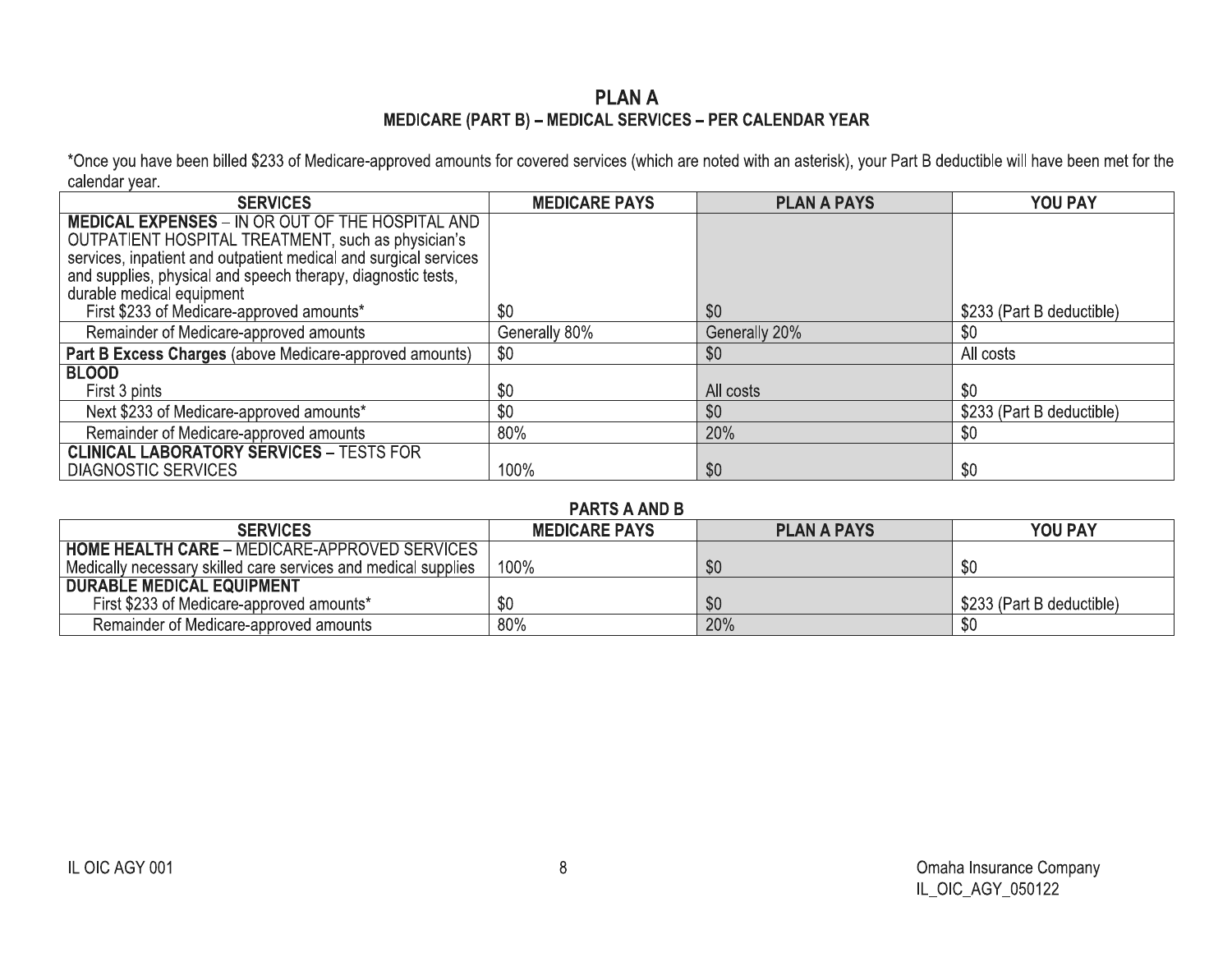### **PLANF** MEDICARE (PART A) - HOSPITAL SERVICES - PER BENEFIT PERIOD Medicare first eligible before 2020 only

\*A benefit period begins on the first day you receive service as an inpatient in a hospital and ends after you have been out of the hospital and have not received skilled care in any other facility for 60 days in a row.

| <b>SERVICES</b>                                                                                  | <b>MEDICARE PAYS</b>                           | <b>PLAN F PAYS</b>                 | <b>YOU PAY</b>         |
|--------------------------------------------------------------------------------------------------|------------------------------------------------|------------------------------------|------------------------|
| <b>HOSPITALIZATION*</b>                                                                          |                                                |                                    |                        |
| Semiprivate room and board, general nursing and                                                  |                                                |                                    |                        |
| miscellaneous services and supplies                                                              |                                                |                                    |                        |
| First 60 days                                                                                    | All but \$1,556                                | \$1,556 (Part A deductible)        | \$0                    |
| 61 <sup>st</sup> through 90 <sup>th</sup> day                                                    | All but \$389 a day                            | $$389a$ day                        | \$0                    |
| 91 <sup>st</sup> day and after:                                                                  |                                                |                                    |                        |
| While using 60 lifetime reserve days                                                             | All but \$778 a day                            | \$778 a day                        | \$0                    |
| Once lifetime reserve days are used:                                                             |                                                |                                    |                        |
| Additional 365 days                                                                              | \$0                                            | 100% of Medicare-eligible expenses | $$0**$                 |
| Beyond the additional 365 days                                                                   | $\overline{50}$                                | $\overline{50}$                    | All costs              |
| <b>SKILLED NURSING FACILITY CARE*</b><br>You must meet Medicare's requirements, including having |                                                |                                    |                        |
| been in a hospital for at least 3 days and entered a Medicare-                                   |                                                |                                    |                        |
| approved facility within 30 days after leaving the hospital                                      |                                                |                                    |                        |
| First 20 days<br>21 <sup>st</sup> through 100 <sup>th</sup> day                                  | All approved amounts<br>All but \$194.50 a day | \$0<br>Up to \$194.50 a day        | \$0<br>$\overline{30}$ |
|                                                                                                  |                                                |                                    |                        |
| 101 <sup>st</sup> day and after                                                                  | \$0                                            | $\overline{50}$                    | All costs              |
| <b>BLOOD</b>                                                                                     |                                                |                                    |                        |
| First 3 pints                                                                                    | \$0                                            | 3 pints                            | \$0                    |
| Additional amounts                                                                               | 100%                                           | $\overline{50}$                    | $\overline{30}$        |
| <b>HOSPICE CARE</b>                                                                              | All but very limited                           | Medicare copayment/coinsurance     | $\overline{50}$        |
| You must meet Medicare's requirements, including a doctor's                                      | copayment/coinsurance for                      |                                    |                        |
| certification of terminal illness                                                                | outpatient drugs and inpatient<br>respite care |                                    |                        |
|                                                                                                  |                                                |                                    |                        |

A Anti-time place of Medicare Part A hospital benefits are exhausted, we stand in the place of Medicare and will pay whatever amount Medicare would have paid up to<br>an additional 365 days as provided in the policy's "Core B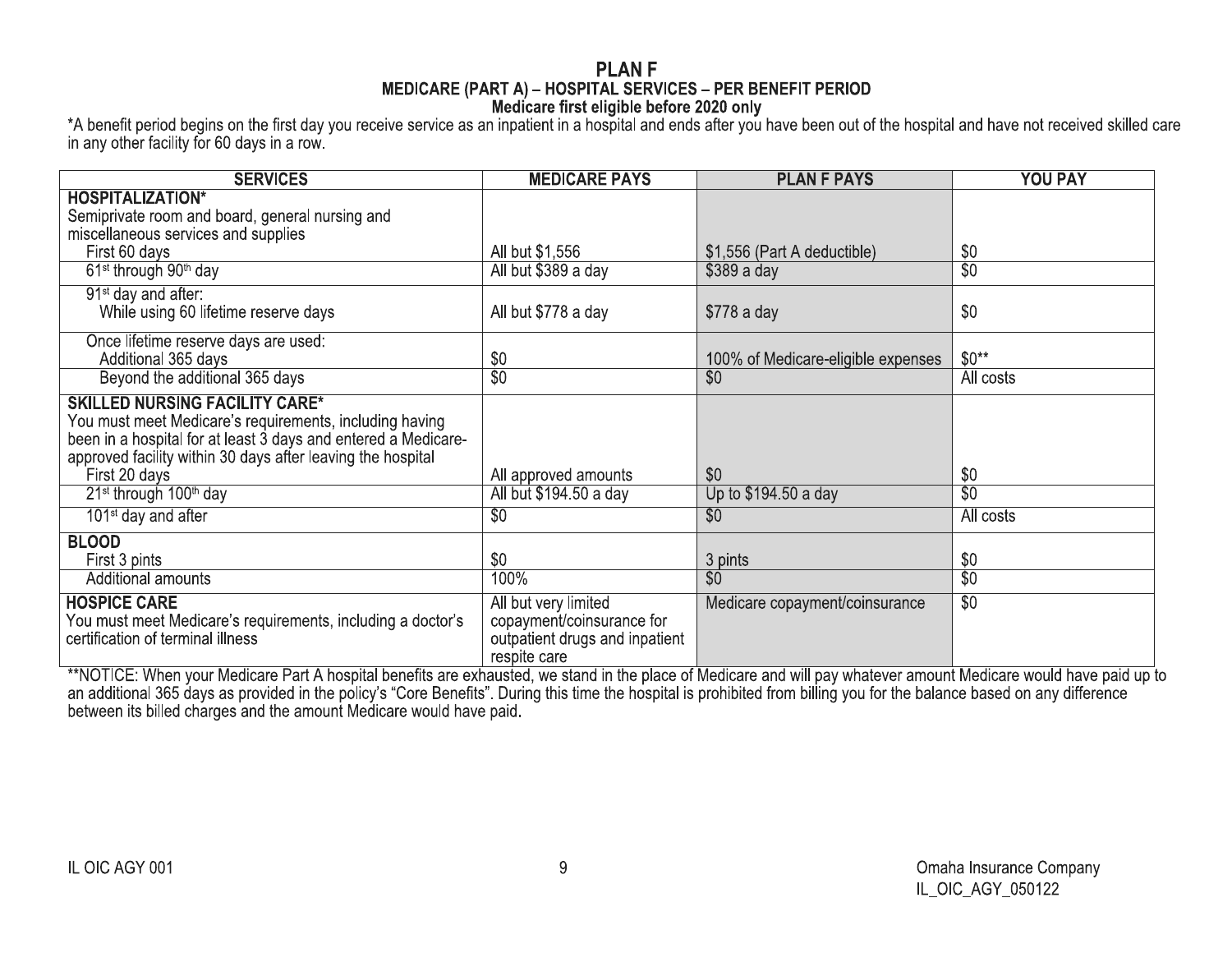## **PLANF** MEDICARE (PART B) – MEDICAL SERVICES – PER CALENDAR YEAR<br>Medicare first eligible before 2020 only

| <b>SERVICES</b>                                                                                             | <b>MEDICARE PAYS</b> | <b>PLAN F PAYS</b>        | YOU PAY |
|-------------------------------------------------------------------------------------------------------------|----------------------|---------------------------|---------|
| <b>MEDICAL EXPENSES - IN OR OUT OF THE HOSPITAL</b>                                                         |                      |                           |         |
| AND OUTPATIENT HOSPITAL TREATMENT, such as                                                                  |                      |                           |         |
| physician's services, inpatient and outpatient medical and                                                  |                      |                           |         |
| surgical services and supplies, physical and speech therapy,<br>diagnostic tests, durable medical equipment |                      |                           |         |
| First \$233 of Medicare-approved amounts*                                                                   | \$0                  | \$233 (Part B deductible) | \$0     |
|                                                                                                             |                      |                           |         |
| Remainder of Medicare-approved amounts                                                                      | Generally 80%        | Generally 20%             | \$0     |
| Part B Excess Charges (above Medicare-approved amounts)                                                     | \$0                  | 100%                      | \$0     |
| <b>BLOOD</b>                                                                                                |                      |                           |         |
| First 3 pints                                                                                               | \$0                  | All costs                 | \$0     |
| Next \$233 of Medicare-approved amounts*                                                                    | \$0                  | \$233 (Part B deductible) | \$0     |
| Remainder of Medicare-approved amounts                                                                      | 80%                  | 20%                       | \$0     |
| <b>CLINICAL LABORATORY SERVICES - TESTS FOR</b>                                                             |                      |                           |         |
| <b>DIAGNOSTIC SERVICES</b>                                                                                  | 100%                 | \$0                       | \$0     |

## **PARTS A AND B**

| <b>SERVICES</b>                                       | <b>MEDICARE PAYS</b> | <b>PLAN F PAYS</b>        | <b>YOU PAY</b> |
|-------------------------------------------------------|----------------------|---------------------------|----------------|
| <b>HOME HEALTH CARE - MEDICARE-APPROVED</b>           |                      |                           |                |
| <b>SERVICES</b>                                       |                      |                           |                |
| Medically necessary skilled care services and medical | 100%                 | \$0                       | \$0            |
| supplies                                              |                      |                           |                |
| <b>DURABLE MEDICAL EQUIPMENT</b>                      |                      |                           |                |
| First \$233 of Medicare-approved amounts*             | \$0                  | \$233 (Part B deductible) | \$0            |
| Remainder of Medicare-approved amounts                | 80%                  | 20%                       | \$0            |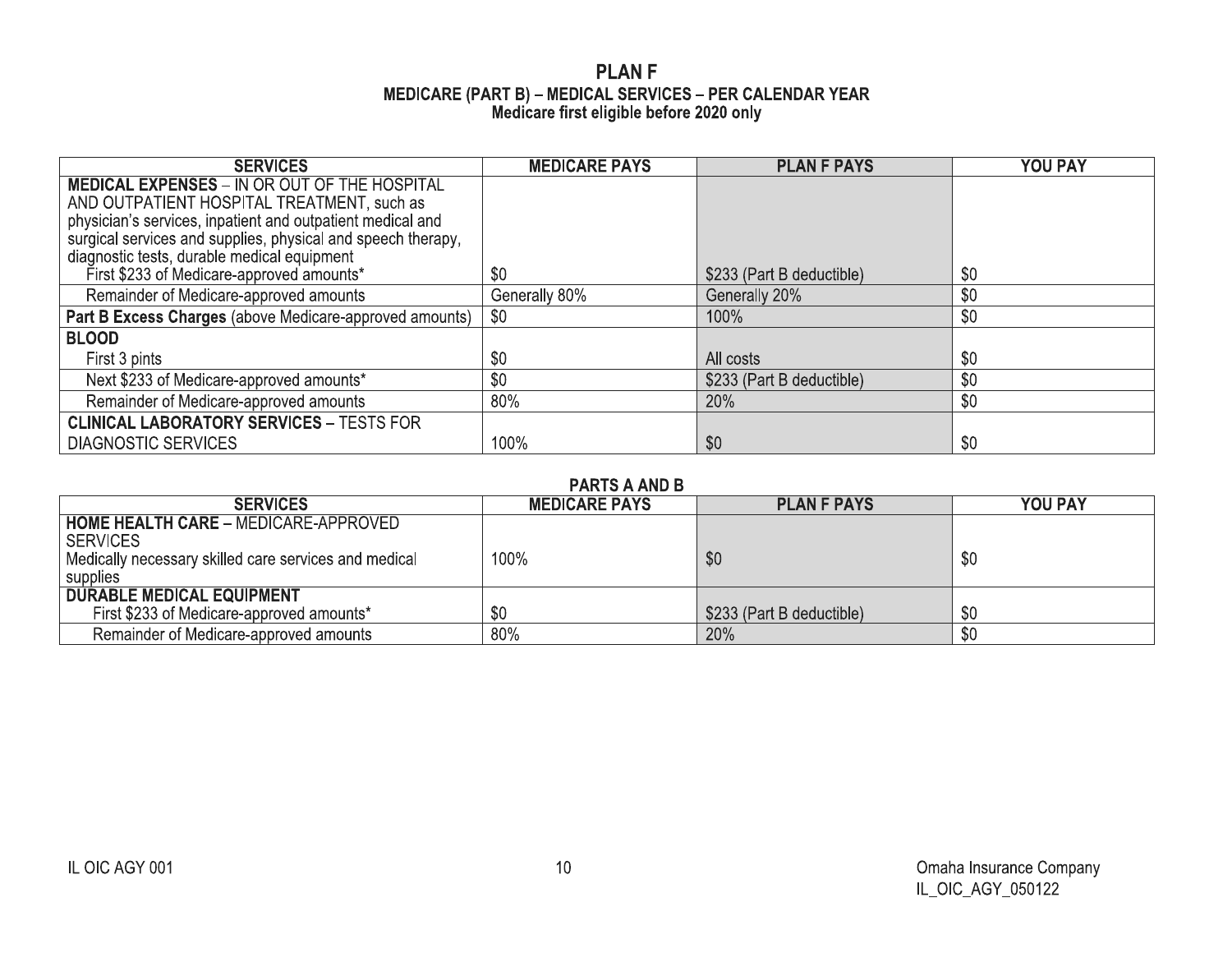## **PLANF** MEDICARE (PART B) – MEDICAL SERVICES – PER CALENDAR YEAR<br>Medicare first eligible before 2020 only

## **OTHER BENEFITS - NOT COVERED BY MEDICARE**

| <b>SERVICES</b>                                                                                          | <b>MEDICARE PAYS</b> | <b>PLAN F PAYS</b>                               | <b>YOU PAY</b>                                                   |
|----------------------------------------------------------------------------------------------------------|----------------------|--------------------------------------------------|------------------------------------------------------------------|
| <b>FOREIGN TRAVEL - NOT COVERED BY MEDICARE</b><br>Medically necessary emergency care services beginning |                      |                                                  |                                                                  |
| during the first 60 days of each trip outside the USA<br>First \$250 each calendar year                  | \$0                  | \$0                                              | \$250                                                            |
| Remainder of charges                                                                                     | \$0                  | 80% to a lifetime maximum benefit<br>of \$50,000 | 20% and amounts over the<br>\$50,000 lifetime maximum<br>benefit |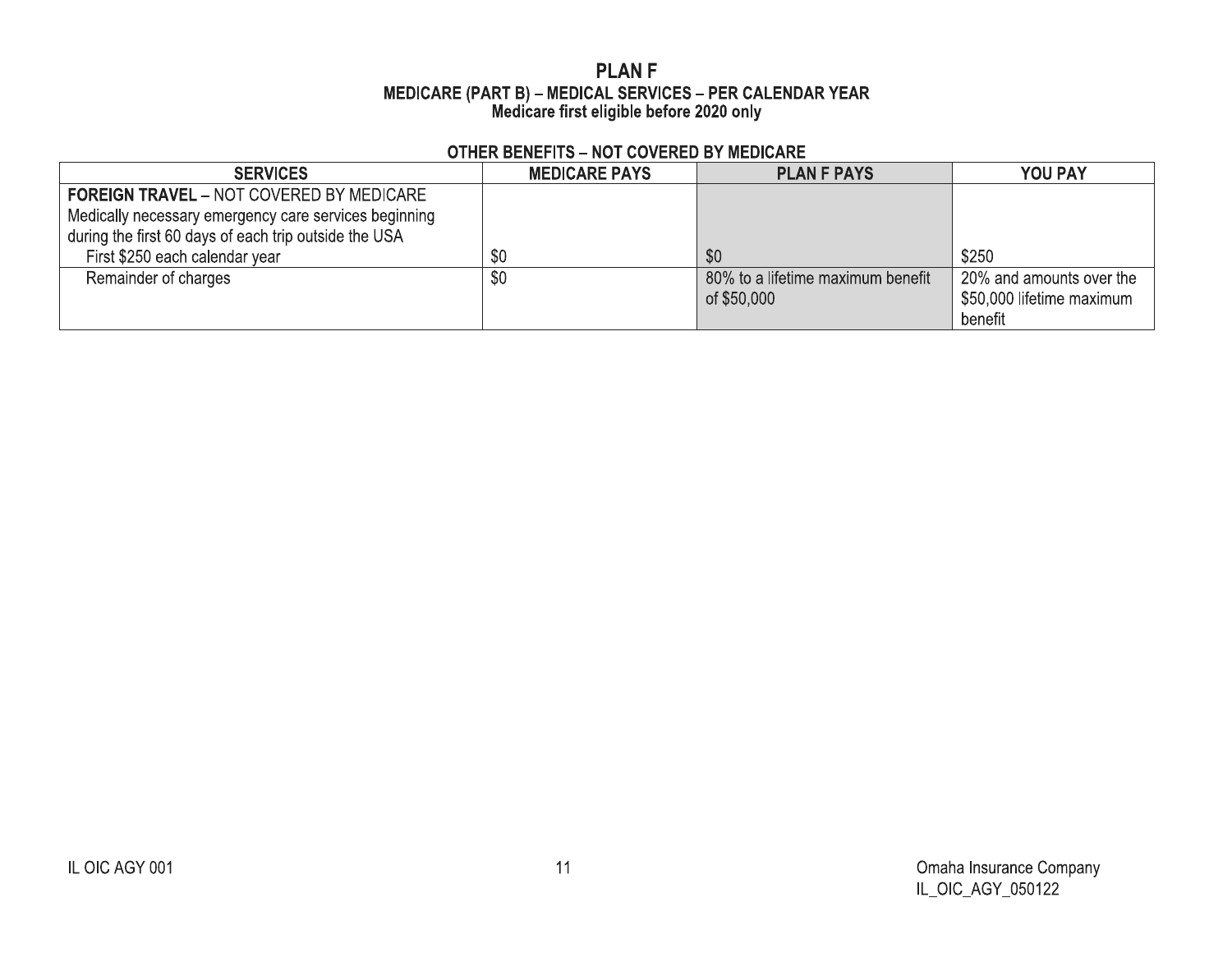| care in any other facility for 60 days in a row.                                                                                                                                                                                                   |                                                                                                     |                                    |                 |
|----------------------------------------------------------------------------------------------------------------------------------------------------------------------------------------------------------------------------------------------------|-----------------------------------------------------------------------------------------------------|------------------------------------|-----------------|
| <b>SERVICES</b>                                                                                                                                                                                                                                    | <b>MEDICARE PAYS</b>                                                                                | <b>PLAN G PAYS</b>                 | <b>YOU PAY</b>  |
| <b>HOSPITALIZATION*</b><br>Semiprivate room and board, general nursing and<br>miscellaneous services and supplies<br>First 60 days                                                                                                                 | All but \$1,556                                                                                     | \$1,556 (Part A deductible)        | \$0             |
| 61 <sup>st</sup> through 90 <sup>th</sup> day                                                                                                                                                                                                      | All but \$389 a day                                                                                 | \$389 a day                        | \$0             |
| 91 <sup>st</sup> day and after:<br>While using 60 lifetime reserve days                                                                                                                                                                            | All but \$778 a day                                                                                 | \$778 a day                        | \$0             |
| Once lifetime reserve days are used:<br>Additional 365 days                                                                                                                                                                                        | \$0                                                                                                 | 100% of Medicare-eligible expenses | $$0**$          |
| Beyond the additional 365 days                                                                                                                                                                                                                     | \$0                                                                                                 | \$0                                | All costs       |
| <b>SKILLED NURSING FACILITY CARE*</b><br>You must meet Medicare's requirements, including having<br>been in a hospital for at least 3 days and entered a Medicare-<br>approved facility within 30 days after leaving the hospital<br>First 20 days | All approved amounts                                                                                | \$0                                | \$0             |
| 21 <sup>st</sup> through 100 <sup>th</sup> day                                                                                                                                                                                                     | All but \$194.50 a day                                                                              | Up to \$194.50 a day               | $\overline{30}$ |
| $101st$ day and after                                                                                                                                                                                                                              | \$0                                                                                                 | \$0                                | All costs       |
| <b>BLOOD</b><br>First 3 pints                                                                                                                                                                                                                      | \$0                                                                                                 | 3 pints                            | \$0             |
| Additional amounts                                                                                                                                                                                                                                 | 100%                                                                                                | \$0                                | \$0             |
| <b>HOSPICE CARE</b><br>You must meet Medicare's requirements, including a doctor's<br>certification of terminal illness                                                                                                                            | All but very limited<br>copayment/coinsurance for<br>outpatient drugs and inpatient<br>respite care | Medicare copayment/coinsurance     | $\overline{50}$ |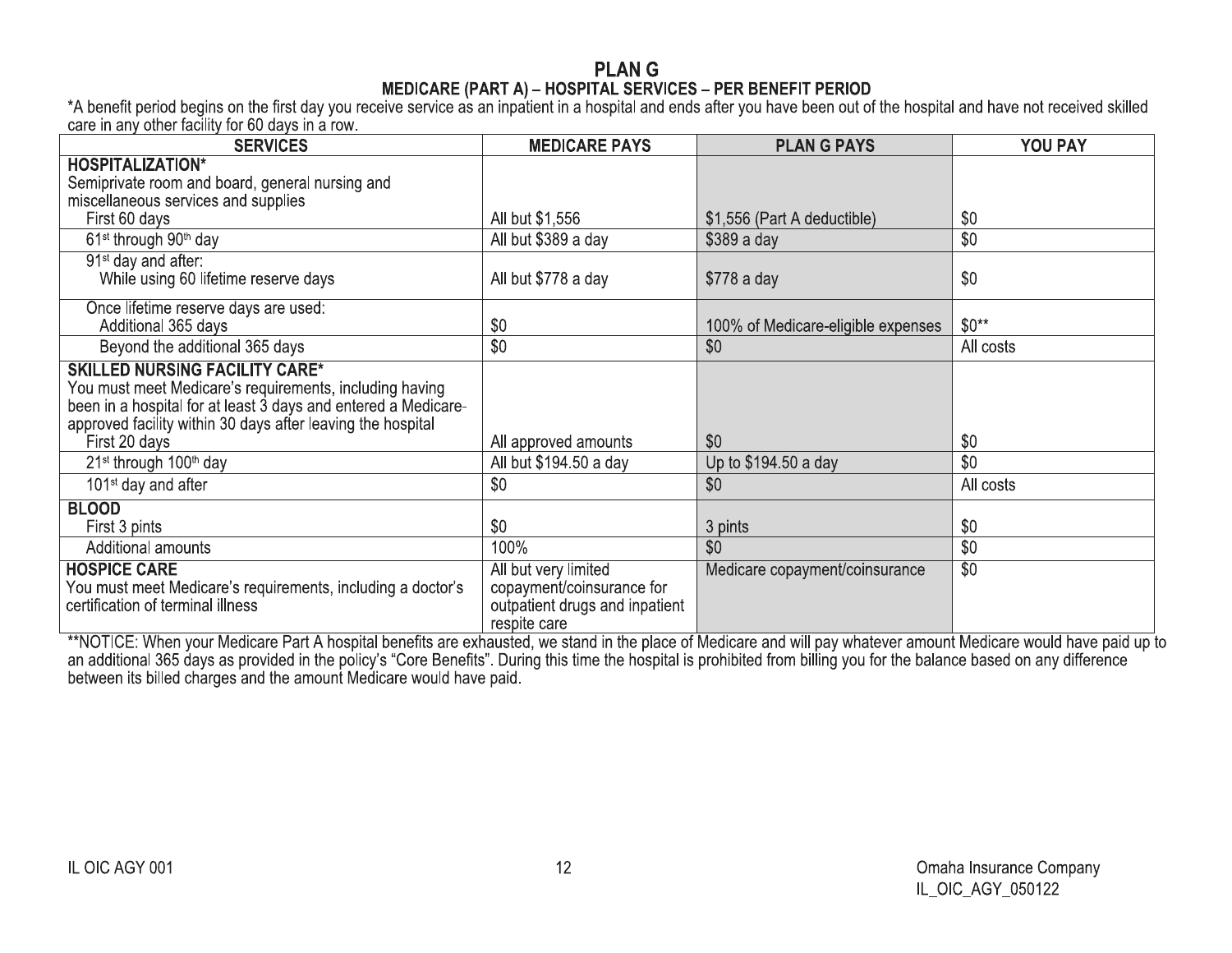# **PLANG**

MEDICARE (PART B) – MEDICAL SERVICES – PER CALENDAR YEAR<br>Calendar year.<br>Calendar year.

| <b>SERVICES</b>                                                  | <b>MEDICARE PAYS</b> | <b>PLAN G PAYS</b> | <b>YOU PAY</b>            |
|------------------------------------------------------------------|----------------------|--------------------|---------------------------|
| <b>MEDICAL EXPENSES - IN OR OUT OF THE HOSPITAL AND</b>          |                      |                    |                           |
| OUTPATIENT HOSPITAL TREATMENT, such as physician's               |                      |                    |                           |
| services, inpatient and outpatient medical and surgical services |                      |                    |                           |
| and supplies, physical and speech therapy, diagnostic tests,     |                      |                    |                           |
| durable medical equipment                                        |                      |                    |                           |
| First \$233 of Medicare-approved amounts*                        | \$0                  | \$0                | \$233 (Part B deductible) |
| Remainder of Medicare-approved amounts                           | Generally 80%        | Generally 20%      | \$0                       |
| Part B Excess Charges (above Medicare-approved amounts)          | \$0                  | 100%               | $\sqrt[6]{30}$            |
| <b>BLOOD</b>                                                     |                      |                    |                           |
| First 3 pints                                                    | \$0                  | All costs          | \$0                       |
| Next \$233 of Medicare-approved amounts*                         | $\overline{50}$      | \$0                | \$233 (Part B deductible) |
| Remainder of Medicare-approved amounts                           | $80\%$               | 20%                | \$0                       |
| <b>CLINICAL LABORATORY SERVICES - TESTS FOR</b>                  |                      |                    |                           |
| <b>DIAGNOSTIC SERVICES</b>                                       | 100%                 | \$0                | \$0                       |

## **PARTS A AND B**

| <b>SERVICES</b>                                                | <b>MEDICARE PAYS</b> | <b>PLANG PAYS</b> | <b>YOU PAY</b>            |
|----------------------------------------------------------------|----------------------|-------------------|---------------------------|
| <b>HOME HEALTH CARE - MEDICARE-APPROVED SERVICES</b>           |                      |                   |                           |
| Medically necessary skilled care services and medical supplies | 100%                 | \$0               | \$0                       |
| <b>DURABLE MEDICAL EQUIPMENT</b>                               |                      |                   |                           |
| First \$233 of Medicare-approved amounts*                      |                      | \$0               | \$233 (Part B deductible) |
| Remainder of Medicare-approved amounts                         | 80%                  | 20%               |                           |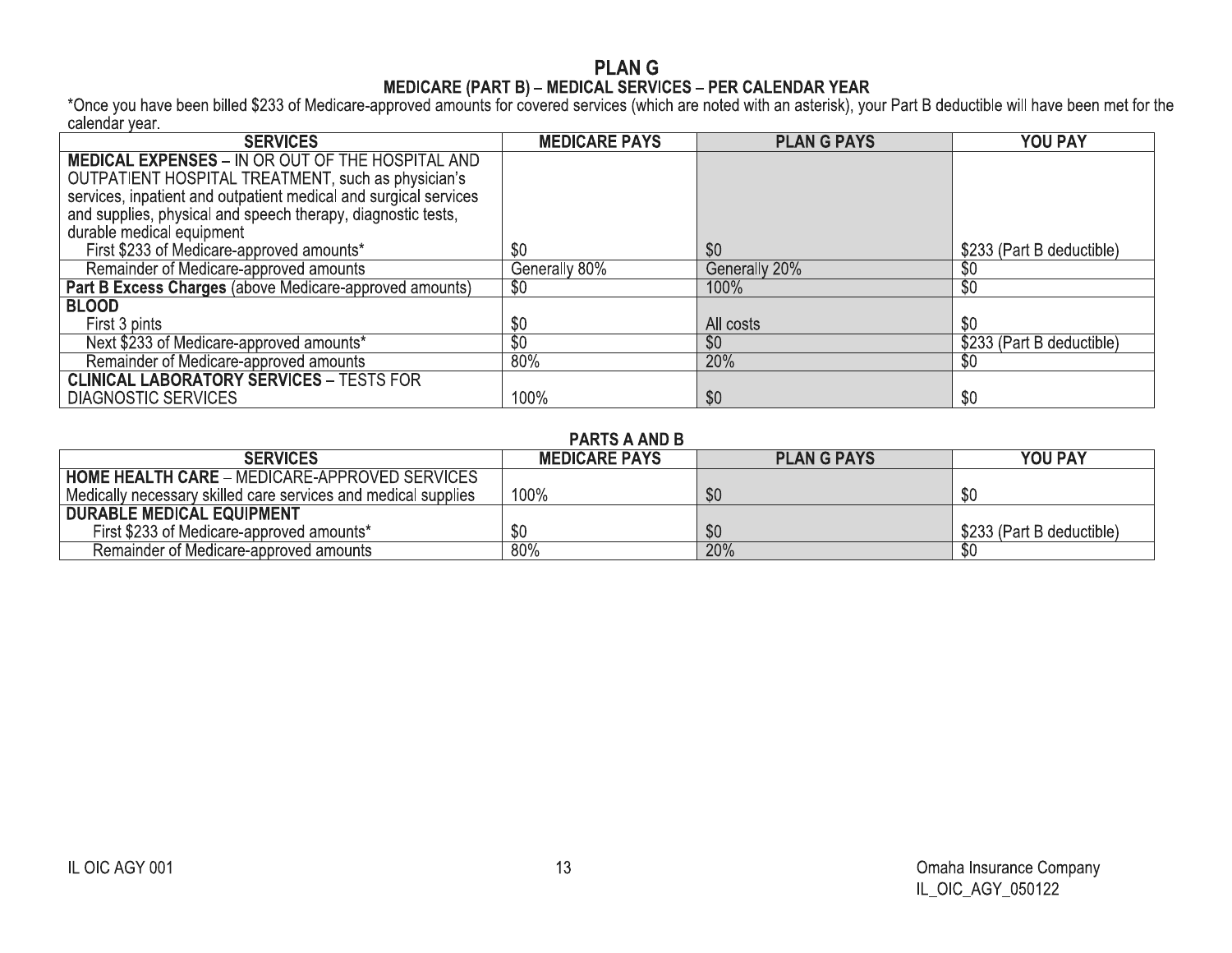## **PLANG** MEDICARE (PART B) - MEDICAL SERVICES - PER CALENDAR YEAR

## **OTHER BENEFITS - NOT COVERED BY MEDICARE**

| <b>SERVICES</b>                                              | <b>MEDICARE PAYS</b> | <b>PLANG PAYS</b>                 | <b>YOU PAY</b>            |
|--------------------------------------------------------------|----------------------|-----------------------------------|---------------------------|
| <b>FOREIGN TRAVEL - NOT COVERED BY MEDICARE</b>              |                      |                                   |                           |
| Medically necessary emergency care services beginning during |                      |                                   |                           |
| the first 60 days of each trip outside the USA               |                      |                                   |                           |
| First \$250 each calendar year                               | \$0                  | \$0                               | \$250                     |
| Remainder of charges                                         | \$0                  | 80% to a lifetime maximum benefit | 20% and amounts over the  |
|                                                              |                      | of \$50,000                       | \$50,000 lifetime maximum |
|                                                              |                      |                                   | benefit                   |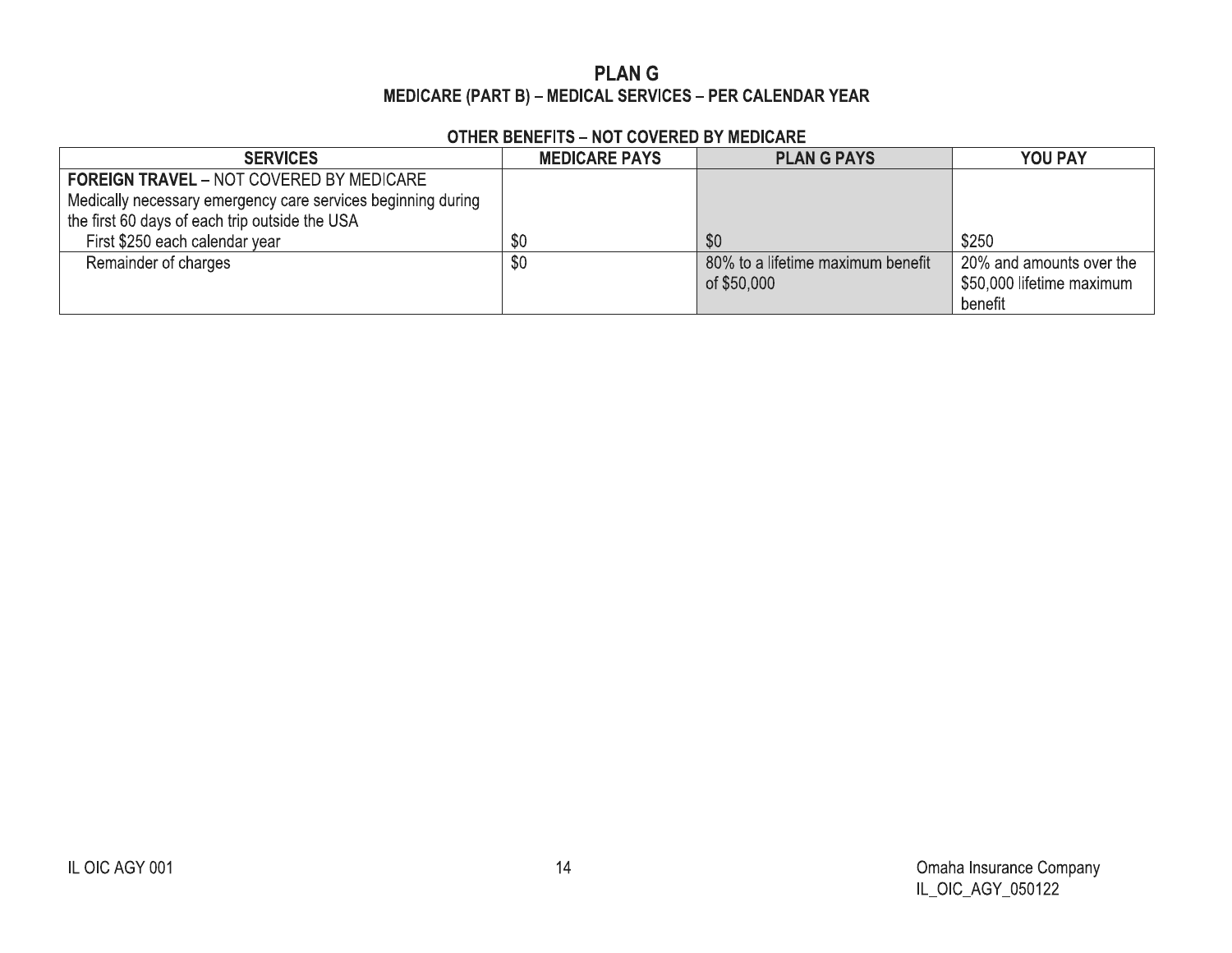| *A benefit period begins on the first day you receive service as an inpatient in a hospital and ends after you have been out of the hospital and have not received skilled<br>care in any other facility for 60 days in a row.<br>***This high deductible plan pays the same benefits as Plan G after you have paid a calendar year \$2,490 deductible. Benefits from the high deductible Plan G will not<br>begin until out-of-pocket expenses are \$2,490. Out-of-pocket expenses for this deductible include expenses for the Medicare Part B deductible, and expenses that would | MEDICARE (PART A) - HOSPITAL SERVICES - PER BENEFIT PERIOD                                          |                                               |                                                |
|--------------------------------------------------------------------------------------------------------------------------------------------------------------------------------------------------------------------------------------------------------------------------------------------------------------------------------------------------------------------------------------------------------------------------------------------------------------------------------------------------------------------------------------------------------------------------------------|-----------------------------------------------------------------------------------------------------|-----------------------------------------------|------------------------------------------------|
| ordinarily be paid by the policy. This does not include the plan's separate foreign travel emergency deductible.                                                                                                                                                                                                                                                                                                                                                                                                                                                                     |                                                                                                     | AFTER YOU PAY \$2,490<br><b>DEDUCTIBLE***</b> | IN ADDITION TO \$2,490<br><b>DEDUCTIBLE***</b> |
| <b>SERVICES</b>                                                                                                                                                                                                                                                                                                                                                                                                                                                                                                                                                                      | <b>MEDICARE PAYS</b>                                                                                | <b>PLAN PAYS</b>                              | YOU PAY                                        |
| <b>HOSPITALIZATION*</b><br>Semiprivate room and board, general nursing and<br>miscellaneous services and supplies                                                                                                                                                                                                                                                                                                                                                                                                                                                                    |                                                                                                     |                                               |                                                |
| First 60 days                                                                                                                                                                                                                                                                                                                                                                                                                                                                                                                                                                        | All but \$1,556                                                                                     | \$1,556 (Part A deductible)                   | \$0                                            |
| 61 <sup>st</sup> through 90 <sup>th</sup> day<br>91 <sup>st</sup> day and after:                                                                                                                                                                                                                                                                                                                                                                                                                                                                                                     | All but \$389 a day                                                                                 | \$389 a day                                   | \$0                                            |
| While using 60 lifetime reserve days                                                                                                                                                                                                                                                                                                                                                                                                                                                                                                                                                 | All but \$778 a day                                                                                 | \$778 a day                                   | \$0                                            |
| Once lifetime reserve days are used:<br>Additional 365 days                                                                                                                                                                                                                                                                                                                                                                                                                                                                                                                          | \$0                                                                                                 | 100% of Medicare-eligible expenses            | $$0**$                                         |
| Beyond the additional 365 days                                                                                                                                                                                                                                                                                                                                                                                                                                                                                                                                                       | \$0                                                                                                 | \$0                                           | All costs                                      |
| <b>SKILLED NURSING FACILITY CARE*</b><br>You must meet Medicare's requirements, including having<br>been in a hospital for at least 3 days and entered a Medicare-<br>approved facility within 30 days after leaving the hospital<br>First 20 days                                                                                                                                                                                                                                                                                                                                   | All approved amounts                                                                                | \$0                                           | \$0                                            |
| 21 <sup>st</sup> through 100 <sup>th</sup> day                                                                                                                                                                                                                                                                                                                                                                                                                                                                                                                                       | All but \$194.50 a day                                                                              | Up to \$194.50 a day                          | \$0                                            |
| 101 <sup>st</sup> day and after                                                                                                                                                                                                                                                                                                                                                                                                                                                                                                                                                      | \$0                                                                                                 | \$0                                           | All costs                                      |
| <b>BLOOD</b><br>First 3 pints                                                                                                                                                                                                                                                                                                                                                                                                                                                                                                                                                        | \$0                                                                                                 | 3 pints                                       | \$0                                            |
| Additional amounts                                                                                                                                                                                                                                                                                                                                                                                                                                                                                                                                                                   | 100%                                                                                                | \$0                                           | $\overline{$0$}$                               |
| <b>HOSPICE CARE</b><br>You must meet Medicare's requirements, including a doctor's<br>certification of terminal illness                                                                                                                                                                                                                                                                                                                                                                                                                                                              | All but very limited<br>copayment/coinsurance for<br>outpatient drugs and inpatient<br>respite care | Medicare copayment/coinsurance                | $\sqrt{60}$                                    |

certification of terminal illness<br>
\*\*NOTICE: When your Medican<br>
an additional 365 days as pro<br>
between its billed charges and<br>
IL OIC AGY 001 certification of terminal illness<br>
\*\*NOTICE: When your Medicare F<br>an additional 365 days as provide<br>between its billed charges and the<br>IL OIC AGY 001 certification of terminal illness<br>
\*\*NOTICE: When your Medicare Part A<br>
an additional 365 days as provided in th<br>
between its billed charges and the amor<br>
IL OIC AGY 001 ertification of terminal illness<br>
\*\*NOTICE: When your Medicare Part A hospital benefits are exhausted, we stand in the place of Medicare<br>
an additional 365 days as provided in the policy's "Core Benefits". During this time trand in the place of Medicare and will pay whatever amount Medicare would have paid up to<br>stime the hospital is prohibited from billing you for the balance based on any difference<br>5<br>5<br>Comaha Insurance Company<br>IL\_OIC\_AGY\_0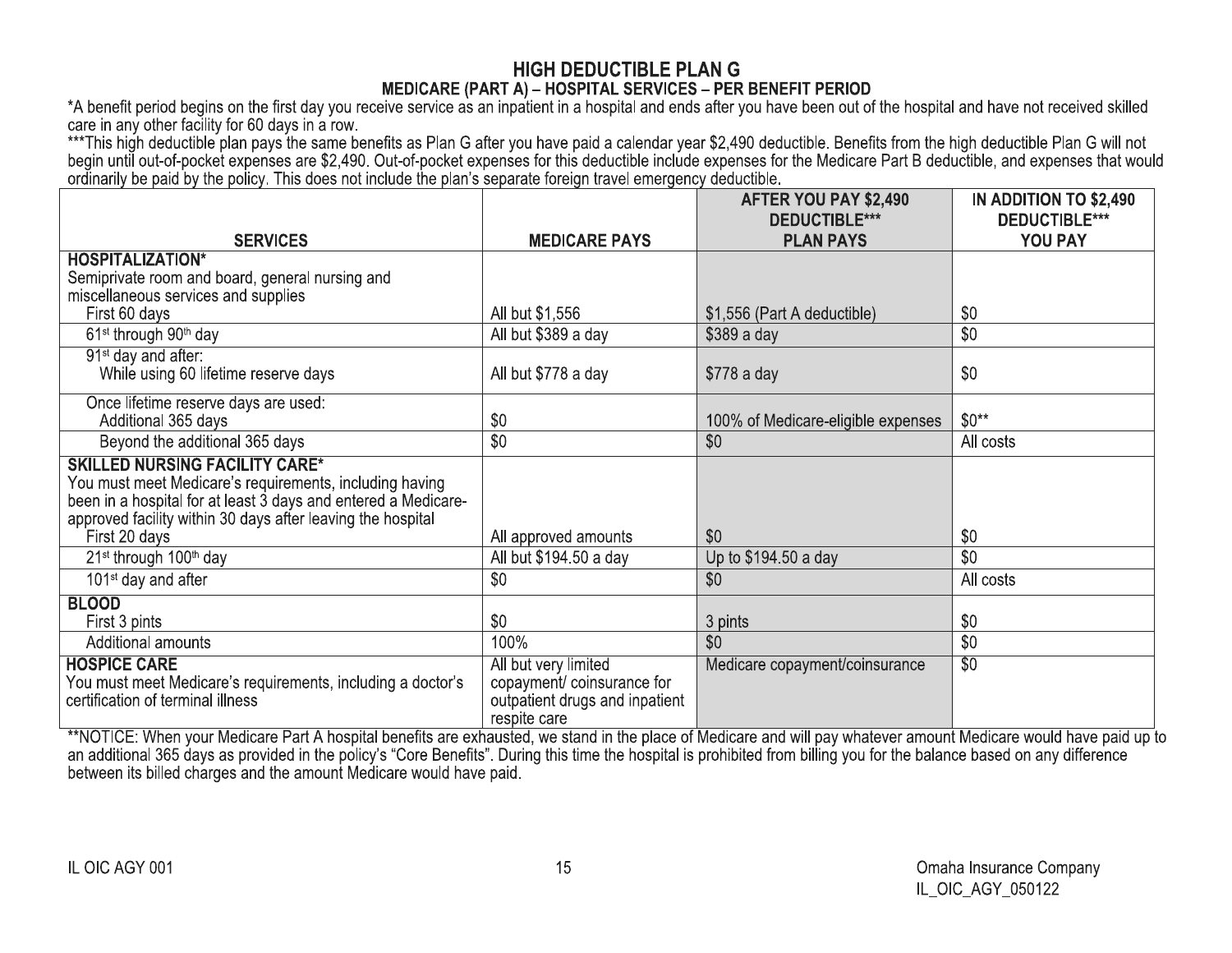| *Once you have been billed \$233 of Medicare-approved amounts for covered services (which are noted with an asterisk), your Part B deductible will have been met for the<br>calendar year. ***This high deductible plan pays the same benefits as Plan G after you have paid a calendar year \$2,490 deductible. Benefits from the high deductible Plan |                        | <b>MEDICARE (PART B) - MEDICAL SERVICES - PER CALENDAR YEAR</b>                                                                                                         |                                                           |
|---------------------------------------------------------------------------------------------------------------------------------------------------------------------------------------------------------------------------------------------------------------------------------------------------------------------------------------------------------|------------------------|-------------------------------------------------------------------------------------------------------------------------------------------------------------------------|-----------------------------------------------------------|
| that would ordinarily be paid by the policy. This does not include the plan's separate foreign travel emergency deductible.                                                                                                                                                                                                                             |                        | G will not begin until out-of-pocket expenses are \$2,490. Out-of-pocket expenses for this deductible include expenses for the Medicare Part B deductible, and expenses |                                                           |
| <b>SERVICES</b>                                                                                                                                                                                                                                                                                                                                         | <b>MEDICARE PAYS</b>   | AFTER YOU PAY \$2,490<br><b>DEDUCTIBLE***</b><br><b>PLAN PAYS</b>                                                                                                       | IN ADDITION TO \$2,490<br><b>DEDUCTIBLE***</b><br>YOU PAY |
| <b>MEDICAL EXPENSES - IN OR OUT OF THE HOSPITAL AND</b><br>OUTPATIENT HOSPITAL TREATMENT, such as physician's<br>services, inpatient and outpatient medical and surgical services<br>and supplies, physical and speech therapy, diagnostic tests,<br>durable medical equipment                                                                          |                        |                                                                                                                                                                         |                                                           |
| First \$233 of Medicare-approved amounts*                                                                                                                                                                                                                                                                                                               | \$0                    | \$0                                                                                                                                                                     | \$233 (Unless Part B)<br>deductible has been met)         |
| Remainder of Medicare-approved amounts                                                                                                                                                                                                                                                                                                                  | Generally 80%          | Generally 20%                                                                                                                                                           | \$0                                                       |
| Part B Excess Charges (above Medicare-approved amounts)                                                                                                                                                                                                                                                                                                 | $\overline{50}$        | 100%                                                                                                                                                                    | $\overline{50}$                                           |
| <b>BLOOD</b>                                                                                                                                                                                                                                                                                                                                            |                        |                                                                                                                                                                         |                                                           |
| First 3 pints<br>Next \$233 of Medicare-approved amounts*                                                                                                                                                                                                                                                                                               | \$0<br>$\overline{50}$ | All costs<br>\$0                                                                                                                                                        | \$0<br>\$233 (Unless Part B)                              |
|                                                                                                                                                                                                                                                                                                                                                         | 80%                    | 20%                                                                                                                                                                     | deductible has been met)<br>$\overline{30}$               |
| Remainder of Medicare-approved amounts<br><b>CLINICAL LABORATORY SERVICES - TESTS FOR</b>                                                                                                                                                                                                                                                               |                        |                                                                                                                                                                         |                                                           |
| <b>DIAGNOSTIC SERVICES</b>                                                                                                                                                                                                                                                                                                                              | 100%                   | \$0                                                                                                                                                                     | \$0                                                       |
|                                                                                                                                                                                                                                                                                                                                                         | <b>PARTS A AND B</b>   |                                                                                                                                                                         |                                                           |
|                                                                                                                                                                                                                                                                                                                                                         |                        | AFTER YOU PAY \$2,490<br><b>DEDUCTIBLE***</b>                                                                                                                           | IN ADDITION TO \$2,490<br><b>DEDUCTIBLE***</b>            |
| <b>SERVICES</b>                                                                                                                                                                                                                                                                                                                                         | <b>MEDICARE PAYS</b>   | <b>PLAN PAYS</b>                                                                                                                                                        | YOU PAY                                                   |
| <b>HOME HEALTH CARE - MEDICARE-APPROVED SERVICES</b><br>Medically necessary skilled care services and medical supplies                                                                                                                                                                                                                                  | 100%                   | \$0                                                                                                                                                                     | \$0                                                       |
| <b>DURABLE MEDICAL EQUIPMENT</b><br>First \$233 of Medicare-approved amounts*                                                                                                                                                                                                                                                                           | \$0                    | \$0                                                                                                                                                                     | \$233 (Unless Part B<br>deductible has been met)          |
| Remainder of Medicare-approved amounts                                                                                                                                                                                                                                                                                                                  | 80%                    | 20%                                                                                                                                                                     | $\overline{30}$                                           |

| Remainder of Medicare-approved amounts                                                                                 | 80%                  | 20%                                           | $\overline{50}$                                  |
|------------------------------------------------------------------------------------------------------------------------|----------------------|-----------------------------------------------|--------------------------------------------------|
| <b>CLINICAL LABORATORY SERVICES - TESTS FOR</b>                                                                        |                      |                                               |                                                  |
| <b>DIAGNOSTIC SERVICES</b>                                                                                             | 100%                 | \$0                                           | \$0                                              |
|                                                                                                                        | <b>PARTS A AND B</b> |                                               |                                                  |
|                                                                                                                        |                      | AFTER YOU PAY \$2,490<br><b>DEDUCTIBLE***</b> | IN ADDITION TO \$2,490<br><b>DEDUCTIBLE***</b>   |
| <b>SERVICES</b>                                                                                                        | <b>MEDICARE PAYS</b> | <b>PLAN PAYS</b>                              | YOU PAY                                          |
| <b>HOME HEALTH CARE - MEDICARE-APPROVED SERVICES</b><br>Medically necessary skilled care services and medical supplies | 100%                 | \$0                                           | \$0                                              |
| <b>DURABLE MEDICAL EQUIPMENT</b>                                                                                       |                      |                                               |                                                  |
| First \$233 of Medicare-approved amounts*                                                                              | \$0                  | \$0                                           | \$233 (Unless Part B<br>deductible has been met) |
| Remainder of Medicare-approved amounts                                                                                 | 80%                  | 20%                                           | $\overline{50}$                                  |
|                                                                                                                        |                      |                                               |                                                  |
| IL OIC AGY 001                                                                                                         | 16                   |                                               | Omaha Insurance Company<br>IL_OIC_AGY_050122     |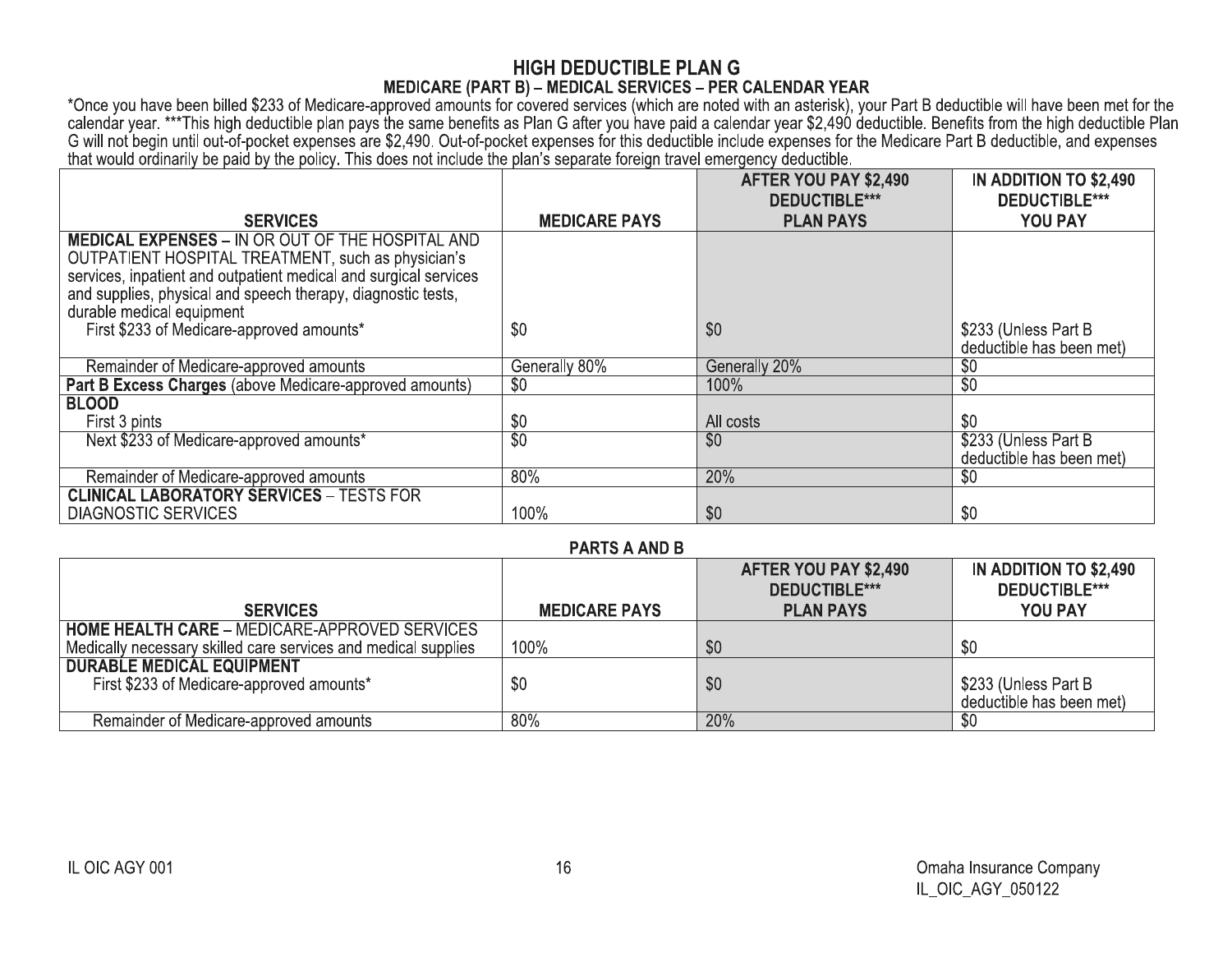## **HIGH DEDUCTIBLE PLAN G** MEDICARE (PART B) - MEDICAL SERVICES - PER CALENDAR YEAR

\*\*\*This high deductible plan pays the same benefits as Plan G after you have paid a calendar year \$2,490 deductible. Benefits from the high deductible Plan G will not<br>begin until out-of-pocket expenses are \$2,490. Out-of-p

|                                                              |                      | AFTER YOU PAY \$2,490             | <b>IN ADDITION TO \$2,490</b> |
|--------------------------------------------------------------|----------------------|-----------------------------------|-------------------------------|
|                                                              |                      | <b>DEDUCTIBLE***</b>              | <b>DEDUCTIBLE***</b>          |
| <b>SERVICES</b>                                              | <b>MEDICARE PAYS</b> | <b>PLAN PAYS</b>                  | <b>YOU PAY</b>                |
| <b>FOREIGN TRAVEL - NOT COVERED BY MEDICARE</b>              |                      |                                   |                               |
| Medically necessary emergency care services beginning during |                      |                                   |                               |
| the first 60 days of each trip outside the USA               |                      |                                   |                               |
| First \$250 each calendar year                               | \$0                  | \$0                               | \$250                         |
| Remainder of charges                                         | \$0                  | 80% to a lifetime maximum benefit | 20% and amounts over the      |
|                                                              |                      | of \$50,000                       | \$50,000 lifetime maximum     |
|                                                              |                      |                                   | benefit                       |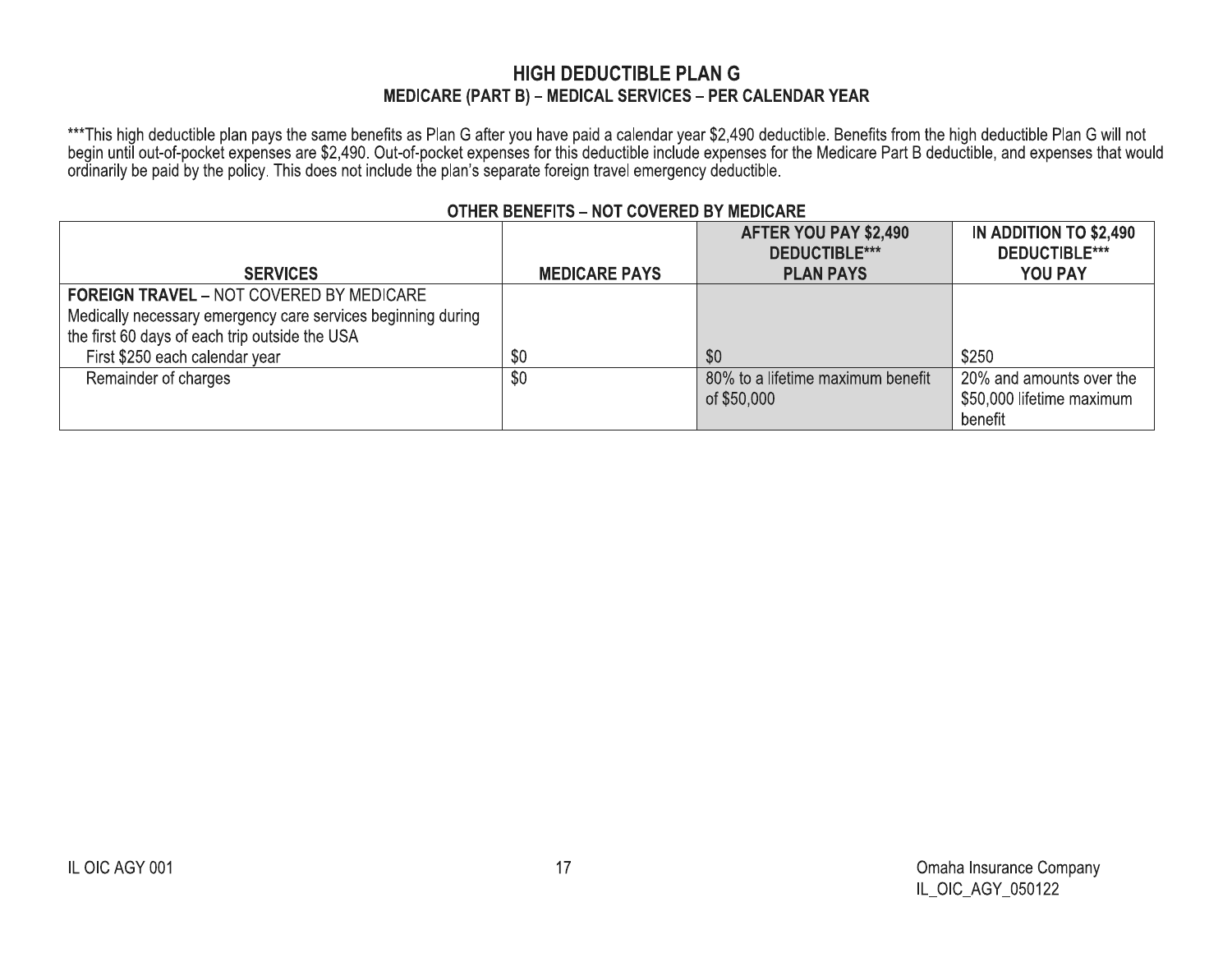# **PLANN**

MEDICARE (PART A) – HOSPITAL SERVICES – PER BENEFIT PERIOD<br>A benefit period begins on the first day you receive service as an inpatient in a hospital and ends after you have been out of the hospital and have not received s in any other facility for 60 days in a row.

| <b>SERVICES</b>                                             | <b>MEDICARE PAYS</b>           | <b>PLAN N PAYS</b>                 | YOU PAY         |
|-------------------------------------------------------------|--------------------------------|------------------------------------|-----------------|
| <b>HOSPITALIZATION*</b>                                     |                                |                                    |                 |
| Semiprivate room and board, general nursing and             |                                |                                    |                 |
| miscellaneous services and supplies                         |                                |                                    |                 |
| First 60 days                                               | All but \$1,556                | \$1,556 (Part A deductible)        | \$0             |
| 61 <sup>st</sup> through 90 <sup>th</sup> day               | All but \$389 a day            | $$389a$ day                        | \$0             |
| 91 <sup>st</sup> day and after:                             |                                |                                    |                 |
| While using 60 lifetime reserve days                        | All but \$778 a day            | $$778a$ day                        | \$0             |
| Once lifetime reserve days are used:                        |                                |                                    |                 |
| Additional 365 days                                         | \$0                            | 100% of Medicare-eligible expenses | $$0**$          |
| Beyond the additional 365 days                              | \$0                            | \$0                                | All costs       |
| <b>SKILLED NURSING FACILITY CARE*</b>                       |                                |                                    |                 |
| You must meet Medicare's requirements, including having     |                                |                                    |                 |
| been in a hospital for at least 3 days and entered a        |                                |                                    |                 |
| Medicare-approved facility within 30 days after leaving the |                                |                                    |                 |
| hospital.                                                   |                                |                                    |                 |
| First 20 days                                               | All approved amounts           | \$0                                | \$0             |
| 21 <sup>st</sup> through 100 <sup>th</sup> day              | All but \$194.50 a day         | Up to \$194.50 a day               | \$0             |
| 101 <sup>st</sup> day and after                             | \$0                            | \$0                                | All costs       |
| <b>BLOOD</b>                                                |                                |                                    |                 |
| First 3 pints                                               | \$0                            | 3 pints                            | \$0             |
| Additional amounts                                          | 100%                           | \$0                                | \$0             |
| <b>HOSPICE CARE</b>                                         | All but very limited           | Medicare copayment/coinsurance     | $\overline{50}$ |
| You must meet Medicare's requirements, including a          | copayment/coinsurance for      |                                    |                 |
| doctor's certification of terminal illness.                 | outpatient drugs and inpatient |                                    |                 |
|                                                             | respite care                   |                                    |                 |

A Anti-Alter the place of Medicare Part A hospital benefits are exhausted, we stand in the place of Medicare and will pay whatever amount Medicare would have paid up to<br>an additional 365 days as provided in the policy's "C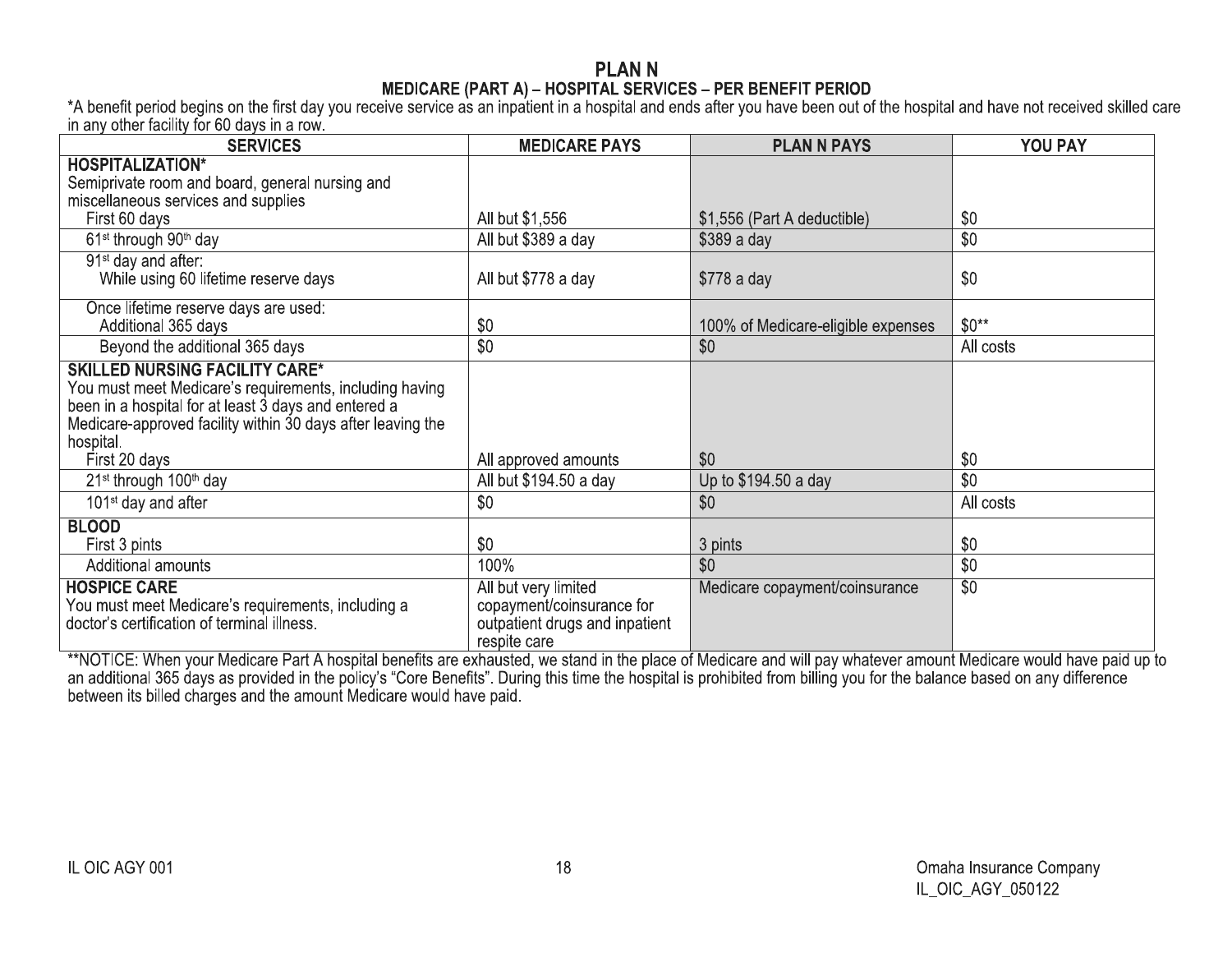# **PLANN**

MEDICARE (PART B) – MEDICAL SERVICES – PER CALENDAR YEAR<br>Calendar year.<br>Calendar year.

| <b>SERVICES</b>                                                                                                                                                                                                                                                                                                                                                          | <b>MEDICARE PAYS</b> | <b>PLAN N PAYS</b>                                                                                                                                                                                                                                                    | <b>YOU PAY</b>                                                                                                                                                                                                                                                       |
|--------------------------------------------------------------------------------------------------------------------------------------------------------------------------------------------------------------------------------------------------------------------------------------------------------------------------------------------------------------------------|----------------------|-----------------------------------------------------------------------------------------------------------------------------------------------------------------------------------------------------------------------------------------------------------------------|----------------------------------------------------------------------------------------------------------------------------------------------------------------------------------------------------------------------------------------------------------------------|
| <b>MEDICAL EXPENSES - IN OR OUT OF THE</b><br>HOSPITAL AND OUTPATIENT HOSPITAL<br>TREATMENT, such as physician's services, inpatient<br>and outpatient medical and surgical services and<br>supplies, physical and speech therapy, diagnostic tests,<br>durable medical equipment<br>First \$233 of Medicare-approved amounts*<br>Remainder of Medicare-approved amounts | \$0<br>Generally 80% | \$0<br>Balance, other than up to \$20 per<br>office visit and up to \$50 per<br>emergency room visit. The<br>copayment of up to \$50 is waived<br>if the insured is admitted to any<br>hospital and the emergency visit<br>is covered as a Medicare Part A<br>expense | \$233 (Part B deductible)<br>Up to \$20 per office visit and up<br>to \$50 per emergency room<br>visit. The copayment of up to<br>\$50 is waived if the insured is<br>admitted to any hospital and the<br>emergency visit is covered as a<br>Medicare Part A expense |
| Part B Excess Charges (above Medicare-approved<br>amounts)                                                                                                                                                                                                                                                                                                               | $\overline{50}$      | \$0                                                                                                                                                                                                                                                                   | All costs                                                                                                                                                                                                                                                            |
| <b>BLOOD</b>                                                                                                                                                                                                                                                                                                                                                             |                      |                                                                                                                                                                                                                                                                       |                                                                                                                                                                                                                                                                      |
| First 3 pints                                                                                                                                                                                                                                                                                                                                                            | \$0                  | All costs                                                                                                                                                                                                                                                             | \$0                                                                                                                                                                                                                                                                  |
| Next \$233 of Medicare-approved amounts*                                                                                                                                                                                                                                                                                                                                 | $\overline{30}$      | \$0                                                                                                                                                                                                                                                                   | \$233 (Part B deductible)                                                                                                                                                                                                                                            |
| Remainder of Medicare-approved amounts                                                                                                                                                                                                                                                                                                                                   | 80%                  | 20%                                                                                                                                                                                                                                                                   | \$0                                                                                                                                                                                                                                                                  |
| <b>CLINICAL LABORATORY SERVICES - TESTS FOR</b><br><b>DIAGNOSTIC SERVICES</b>                                                                                                                                                                                                                                                                                            | 100%                 | \$0                                                                                                                                                                                                                                                                   | \$0                                                                                                                                                                                                                                                                  |